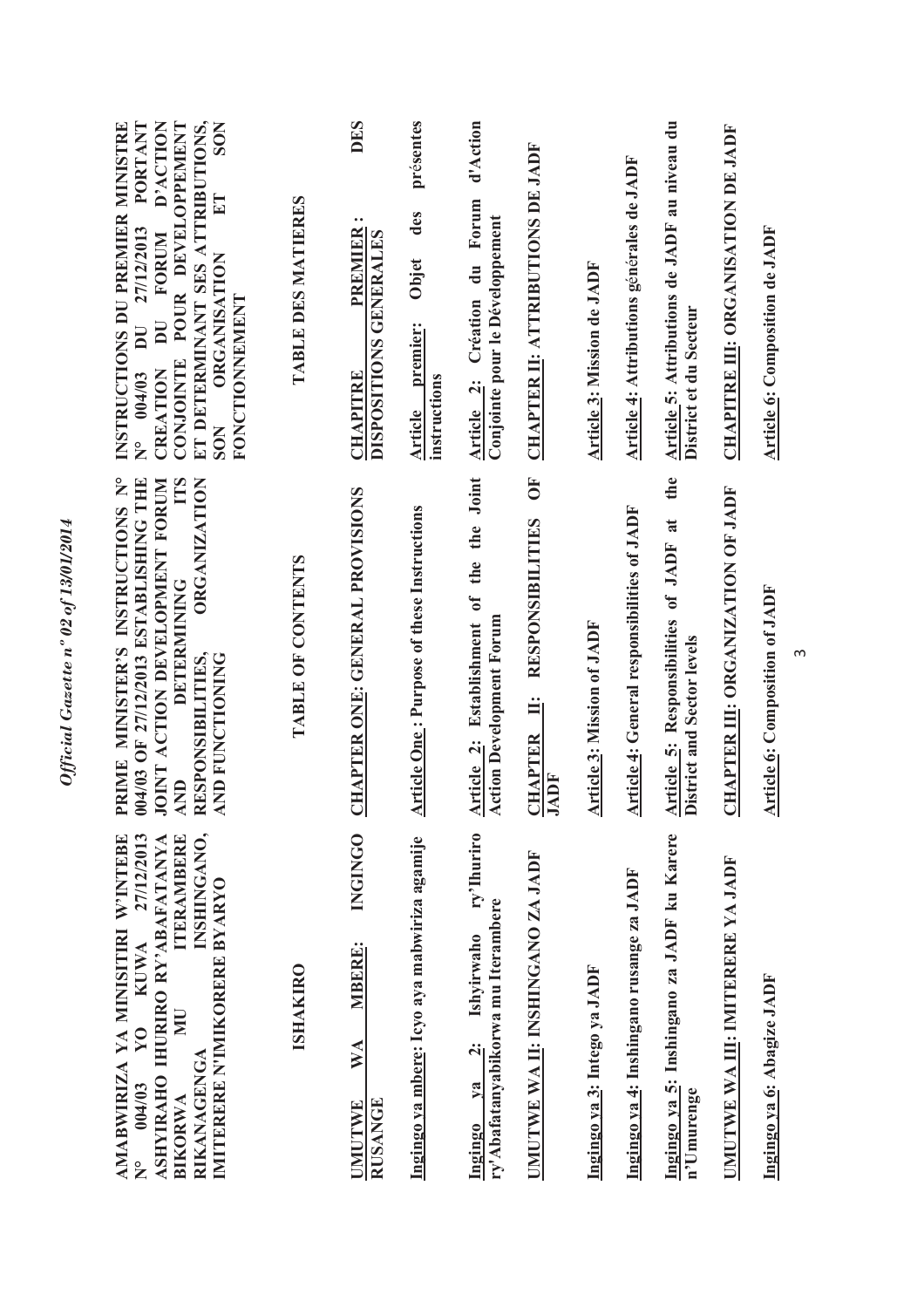| Ingingo ya 7: Inzego za JADF                                                          | <b>Article 7: Organs of JADF</b>                                                         | Article 7: Organes de JADF                                                                          |
|---------------------------------------------------------------------------------------|------------------------------------------------------------------------------------------|-----------------------------------------------------------------------------------------------------|
| Icyiciro cya mbere: Inteko Rusange ya JADF                                            | Section One: JADF General Assembly                                                       | $\ddot{a}$<br>Générale<br>Section première: Assemblée<br><b>JADF</b>                                |
| ya<br>Ingingo ya 8: Abagize Inteko Rusange<br>JADF ku rwego rw'Akarere                | General<br>Assembly of JADF at the District level<br>of the<br>Composition<br>Article 8: | l'Assemblée<br>Générale de JADF au niveau du District<br>$\ddot{a}$<br>Composition<br>Article 8:    |
| $y_3$<br>Ingingo ya 9: Abagize Inteko Rusange<br>JADF ku rwego rw'Umurenge            | General<br>Assembly of JADF at the Sector level<br>of the<br>Article 9: Composition      | l'Assemblée<br>$\mathbf{d}\mathbf{e}$<br>Générale au niveau du Secteur<br>Composition<br>Article 9: |
| Ingingo ya 10: Inshingano z'Inteko Rusange ya<br>JADF                                 | Article 10: Responsibilities of JADF General<br>Assembly                                 | l'Assemblée<br>$\mathbf{d}\mathbf{e}$<br><b>Attributions</b><br>Générale de JADF<br>Article 10:     |
| Nshingwabikorwa<br>Komite<br>y'Ihuriro ya JADF<br>$\ddot{\mathbf{a}}$<br>Icyiciro cya | Section 2: JADF Executive Committee                                                      | Section 2: Comité Exécutif de JADF                                                                  |
| Komite<br>Abagize<br>Nshingwabikorwa ya JADF<br>$\ddot{=}$<br>$Y$<br>Ingingo          | Article 11: Composition of the Executive<br>Committee of JADF                            | <b>Article 11: Composition du Comité Executif</b><br>de JADF                                        |
| Komite<br>za<br>Inshingano<br>Nshingwabikorwa ya JADF<br>$\ddot{2}$ :<br>Article      | Article 12: Responsibilities of the Executive<br>Committee of JADF                       | Article 12: Attributions Comité Exécutif de<br>JADF                                                 |
| Icyikiro cya 3: Ubunyamabanga bwa JADF                                                | <b>Section 3: JADF Secretariat</b>                                                       | Section 3: Secrétariat de JADF                                                                      |
| Ingingo ya 13: Abagize Ubunyamabanga bwa<br>JADF                                      | <b>Article 13: Composition of JADF Secretariat</b>                                       | $\mathbf{d}\mathbf{e}$<br>Secrétariat<br>Article 13:Composition du<br>JADF                          |
| Ingingo ya 14: Inshingano z'Ubunyamabanga<br>bwa JADF                                 | <b>JADF</b><br>$\mathbf{f}$<br>Responsibilities<br>$\ddot{=}$<br>Secretariat<br>Article  | Article 14: Attributions du Secrétariat de<br>JADF                                                  |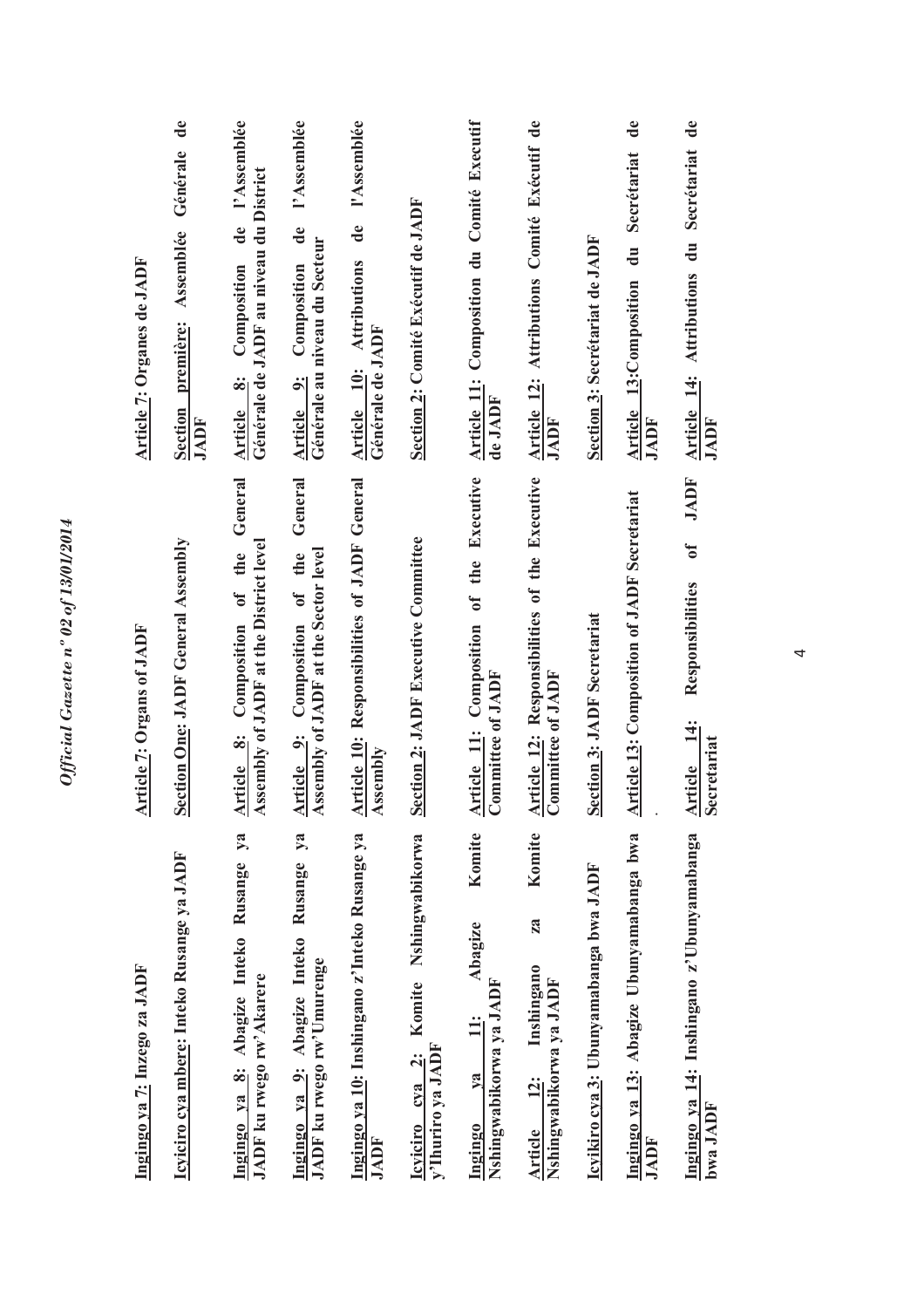| UMUTWE WA III: IMIKORERE Y'INZEGO<br>ZA JADF                                                                                | CHAPTER III: FUNCTIONING OF JADF<br><b>ORGANS</b>                                                                       | CHAPITRE III : FONCTIONNEMENT DES<br>ORGANES DE JADF                                                  |
|-----------------------------------------------------------------------------------------------------------------------------|-------------------------------------------------------------------------------------------------------------------------|-------------------------------------------------------------------------------------------------------|
| y'Inteko<br>Imikorere<br>mbere:<br>cya<br>Rusange<br><b>Icyiciro</b>                                                        | Functioning of the General<br><b>Section One:</b><br>Assembly                                                           | $\mathbf{d}\mathbf{e}$<br>Fonctionnment<br>l'Assemblée Générale<br>première<br><b>Section</b>         |
| Ingingo ya 15: Inama z'Inteko Rusange                                                                                       | Article 15: Meetings of the General Assembly                                                                            | Article 15: Réunions de l'Assemblée Générale                                                          |
| Ngombwa<br>Ingingo ya 16: Umubare wa<br>kugirango Inteko Rusange iterane                                                    | <b>Article 16: Quorum for General Assembly</b><br>meetings                                                              | l'Assemblée<br>pour<br>Quorum<br>Article 16:<br>Générale                                              |
| Ingingo ya 17: Ifatwa ry'Ibyemezo                                                                                           | <b>Article 17: Taking Decisions</b>                                                                                     | Article 17: Prise de Décisions                                                                        |
| gahunda<br>y'ibikorwa, ingengo y'imari na raporo<br>Itangwa rya<br><b>18:</b><br>$1$<br>Ingingo                             | Article 18: Submission of action plan, budget<br>and report                                                             | Article 18: Soumission du plan d'action, du<br>budget et du rapport                                   |
| Ingingo ya 19: Ishyirwaho rya Komite zihariye<br>za JADF                                                                    | thematic<br>JADF<br>$q_{\text{II}}$<br>Setting<br>Commissions<br>Article 19:                                            | Comités<br>des<br>place<br>Article 19: Mise en<br>thématiques de JADF                                 |
| Icyiciro cya 2: Komite Nshingwabikorwa                                                                                      | Section 2: Executive Committee                                                                                          | Section 2: Comité Exécutif                                                                            |
| Komite<br>za<br>Inama<br><b>20:</b><br>Nshingwabikorwa<br>$ya$<br>Ingingo                                                   | Executive<br>the<br>$\mathfrak{h}$<br>Meetings<br><b>20:</b><br>Article 20<br>Committee                                 | <b>Article 20: Réunions du Comité Exécutif</b>                                                        |
| Icyiciro cya 3: Ubunyamabanga                                                                                               | <b>Section 3: Secretariat</b>                                                                                           | <b>Section 3: Secrétariat</b>                                                                         |
| Article 21: Imikorere y'Ubunyamabanga                                                                                       | <b>Article 21: Functioning of Secretaiat</b>                                                                            | Article 21: Fonctionnement de Secrétariat                                                             |
| IHUZABIKORWA BYA JADF KU RWEGO<br><b>UMUTWE WA IV: URWEGO RUSHINZWE</b><br>RW'IGHUGU N'INAMA YA JADF KU<br>RWEGO RW'IGIHUGI | <b>HAPTER IV: JADF COORDINATION AT</b><br><b>JADF</b><br>NATIONAL STEERING COMMITTEE<br>AND<br>LEVEL<br><b>NATIONAL</b> | CHAPITRE IV: COORDINATION DU JADF<br>AU NIVEAU NATIONAL ET LE COMITÉ<br>NATIONALE DU PILOTAGE DE JADF |
| rushinzwe<br>Urwego<br><b>22:</b><br>$\sqrt{a}$<br>Ingingo                                                                  | Article 22: JADF coordination at national                                                                               | Article 22: Coordination de JADF au niveau                                                            |

 $\overline{5}$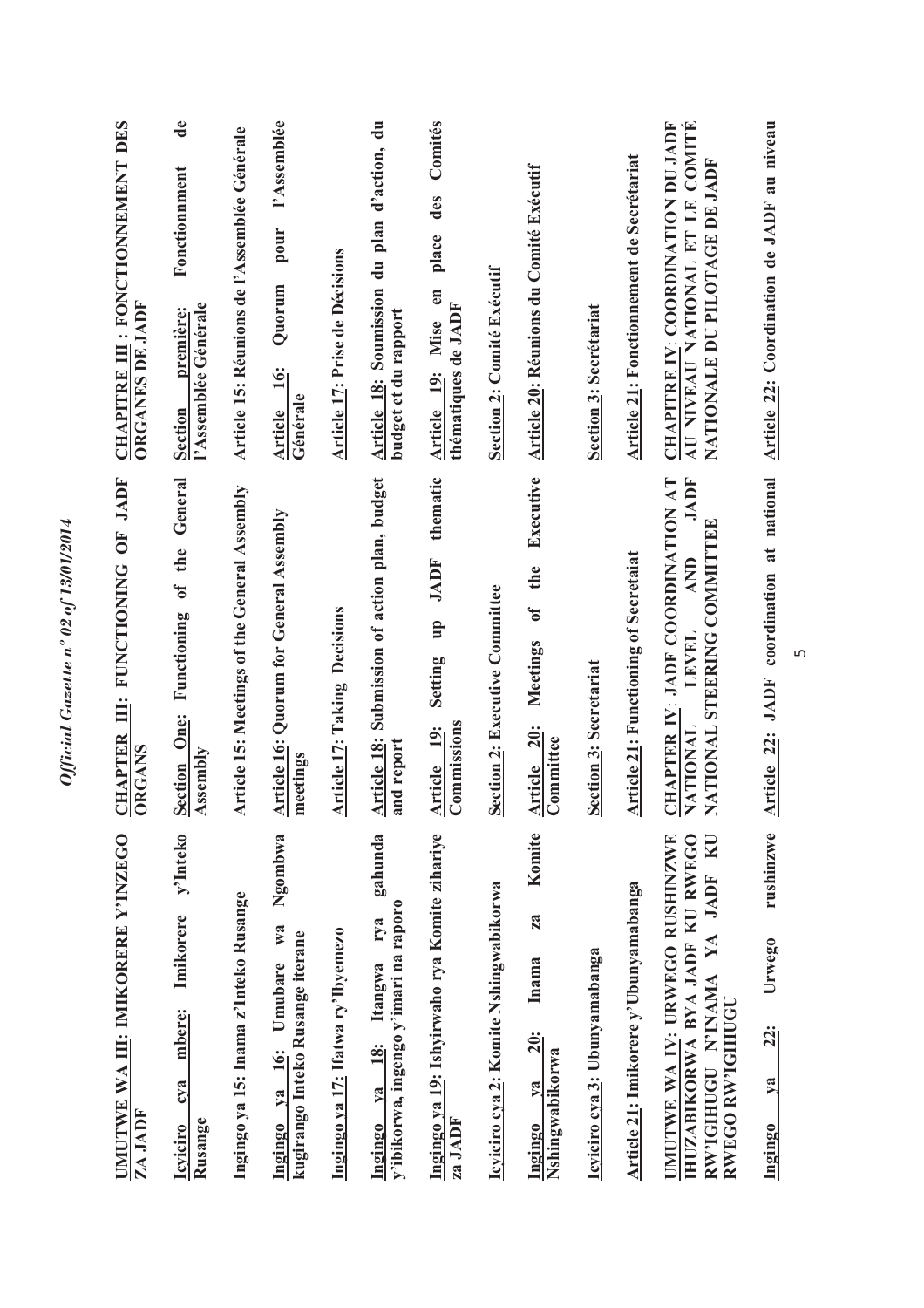| Ingingo ya 23: Inama ya JADF ku rwego<br>Ihuzabikorwa bya JADF ku rwego rw'Igihugu | Steering<br>National<br><b>JADF</b><br>Article 23:<br>evel                                                    | Article 23: Comité National de Pilotage de<br>national |
|------------------------------------------------------------------------------------|---------------------------------------------------------------------------------------------------------------|--------------------------------------------------------|
| rw'Igihugu                                                                         | Committee                                                                                                     | JADF                                                   |
| Ingingo ya 24: Inama z'Inama ya JADF ku<br>rwego rw'lgihugu                        | Article 24: Meetings of JADF National Article 24: Réunion du Comité Nationale du<br><b>Steering Committee</b> | Pilotage de JADF                                       |
| UMUTWE WA V: INGINGO ZINYURANYE<br>N'IZISOZA                                       | CHAPTER V: MISCELLANEOUS AND CHAPITRE V: DISPOSITIONS DIVERSES<br><b>TINAL PROVISIONS</b>                     | ET FINALES                                             |
| Ingingo 25: Amategeko Ngengamikorere                                               | <b>Article 25: Internal Rules and Regulations</b>                                                             | Article 25: Règlements d'Ordre Intérieur               |
| Ingingo ya 26: Umunsi w'Imurikabikorwa wa<br><b>JADF</b>                           | Article 26: JADF open day                                                                                     | Article 26: Journée porte ouverte de JADF              |
| ry'ingingo<br>Ingingo ya 27: Ivanwaho<br>zinyuranyije aya mabwiriza                | <b>Article 27: Repealing provision</b>                                                                        | <b>Article 27: Disposition abrogatoire</b>             |
| Ingingo ya 28: Igihe amabwiriza atangira<br>gukurikizwa                            | <b>Article 28: Commencement</b>                                                                               | Article 28: Entrée en vigueur                          |

Official Gazette nº 02 of 13/01/2014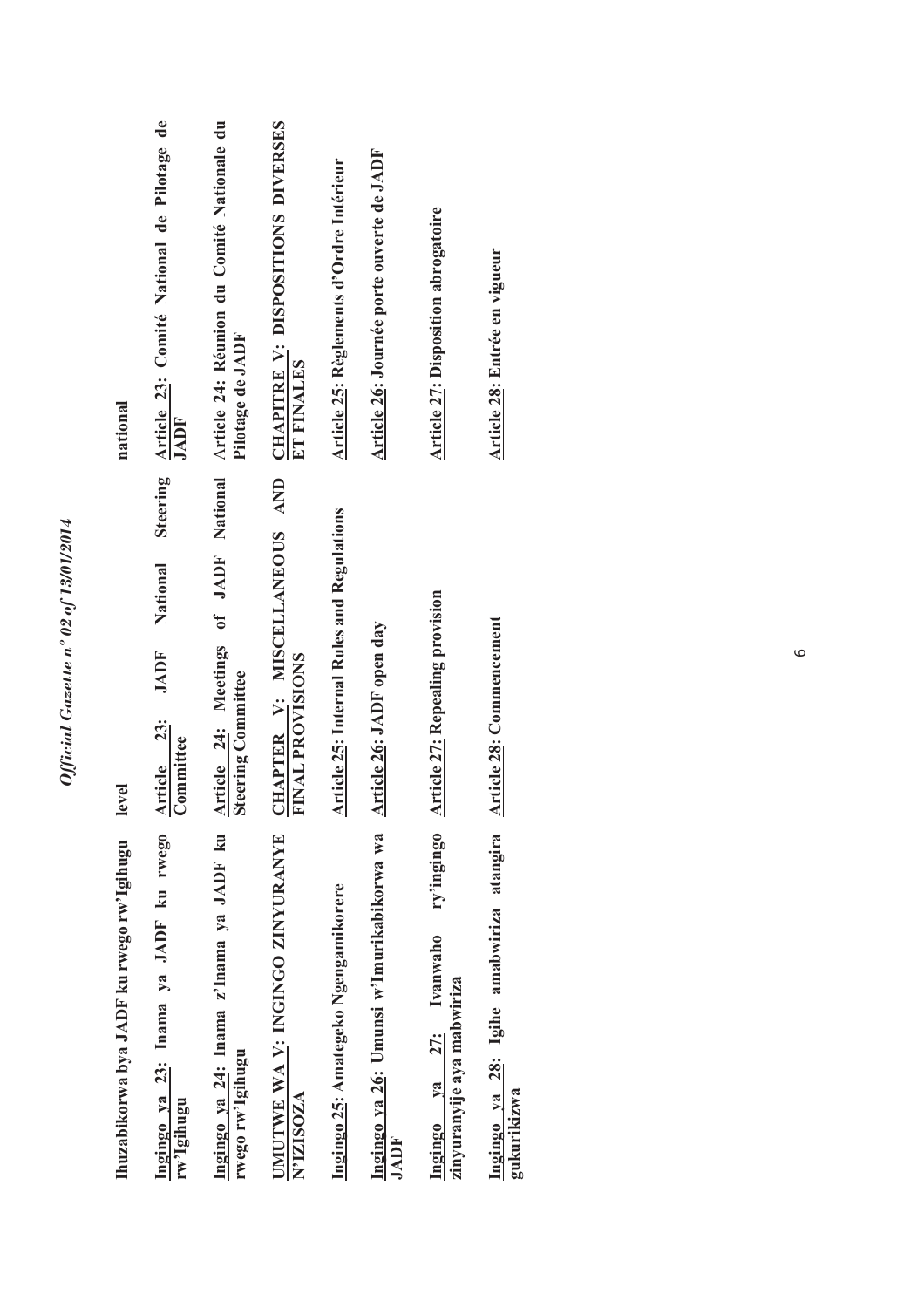| PORTANT<br>ET DETERMINANT SES ATTRIBUTIONS,<br>POUR DEVELOPPEMENT<br><b>SON</b><br>INSTRUCTIONS DU PREMIER MINISTRE<br>D'ACTION<br>$E_{\rm I}$<br>27/12/2013<br>FORUM<br><b>ORGANISATION</b><br><b>FONCTIONNEMENT</b><br>$\overline{\mathbf{D}}$<br>$\overline{\mathbf{D}}$<br><b>CONJOINTE</b><br>CREATION<br>$N^{\circ}$ 004/03<br><b>SON</b> | Le Premier Ministre; | réexaminer<br>l'organisation et le fonctionnement du Forum<br>d'Action Conjointe pour le Développement;<br>de<br>nécessité<br>$\frac{a}{a}$<br>Considérant | Après consultations avec les partenaires clés qui<br>sont impliqués dans la mise en œuvre de la<br>politique de la décentralisation;  | Après examen et adoption par le Conseil des<br>Ministres, en sa séance du 23/10/2013                                | Donne des instructions suivantes:         | <b>DES</b><br>PREMIER<br>DISPOSITIONS GENERALES<br><b>CHAPITRE</b>             | présentes<br>des<br>Objet<br>premier:<br>instructions<br><b>Article</b> | Les présentes instructions portent création du<br>$\triangle$<br>Développement. Elles déterminent également ses<br>son<br>pour<br>đ<br>organisation<br>Conjointe<br>d'Action<br>son<br>fonctionnement<br>attributions,<br>Forum |
|-------------------------------------------------------------------------------------------------------------------------------------------------------------------------------------------------------------------------------------------------------------------------------------------------------------------------------------------------|----------------------|------------------------------------------------------------------------------------------------------------------------------------------------------------|---------------------------------------------------------------------------------------------------------------------------------------|---------------------------------------------------------------------------------------------------------------------|-------------------------------------------|--------------------------------------------------------------------------------|-------------------------------------------------------------------------|---------------------------------------------------------------------------------------------------------------------------------------------------------------------------------------------------------------------------------|
| PRIME MINISTER'S INSTRUCTIONS N°<br>04/03 OF 27/12/2013 ESTABLISHING THE<br><b>IOINT ACTION DEVELOPMENT FORUM</b><br>TTS<br><b>ORGANIZATION</b><br>DETERMINING<br>RESPONSIBILITIES,<br><b>CONDEDITIONING</b><br><b>AND</b>                                                                                                                      | The Prime Minister;  | review the<br>of Joint Action<br>$\overline{c}$<br>and functioning<br>necessity<br>Development Forum;<br>the<br>organization<br>Considering                | stakeholders<br>of the<br>implementation<br>with key<br>decentralization policy;<br>consultations<br>nvolved in the<br>After          | After consideration and approval by the Cabinet,<br>in its session of $23/10/2013$ ;                                | Hereby issues the following instructions: | <b>CHAPTER ONE: GENERAL PROVISIONS</b>                                         | <b>Article One: Purpose of these Instructions</b>                       | These instructions establish the Joint Action<br>Development Forum. They also determine its,<br>responsibilities, organization and functioning.                                                                                 |
| 27/12/2013<br>INSHINGANO,<br><b>ITERAMBERE</b><br>AMABWIRIZA YA MINISITIRI W'INTEBE<br>ASHYIRAHO IHURIRO RY'ABAFATANYA<br>IMITERERE N'IMIKORERE BYARYO<br><b>KUWA</b><br>$\mathbf{H}$<br>$\overline{Y}$ O<br>RIKANAGENGA<br>004/03<br><b>BIKORWA</b><br>$\frac{1}{2}$                                                                           | Minisitiri w'Intebe; | y'Ihuriro<br>gukomeza<br>ry' Abafatanyabikorwa mu Iterambere;<br>Amaze kubona ko ari ngombwa<br>n'imikorere<br>gusuzuma imiterere                          | gahunda yo kwegereza ubuyobozi n'ubushobozi<br>Amaze kungurana inama n'abafatanyabikorwa<br>bafite uruhare mu ishyirwa mu bikorwa rya | wa<br>23/10/2013 imaze kubisuzuma no kubyemeza;<br>$\mathbb{E}$<br>y'Abaminisitiri yateranye<br>abaturage;<br>Inama | Atanze amabwiriza akurikira:              | <b>INGINGO</b><br><b>MBERE:</b><br>$\mathbb{V}\mathbb{A}$<br>RUSANGE<br>JMUTWE | Ingingo ya mbere: Icyo aya mabwiriza agamije                            | <b>Churiro</b><br>Agena<br>kandi inshingano, imiterere n'imikorere byaryo.<br>mu Iterambere.<br>ashviraho<br>ry'Abafatanyabikorwa<br>mabwiriza<br>Ava                                                                           |

 $\overline{r}$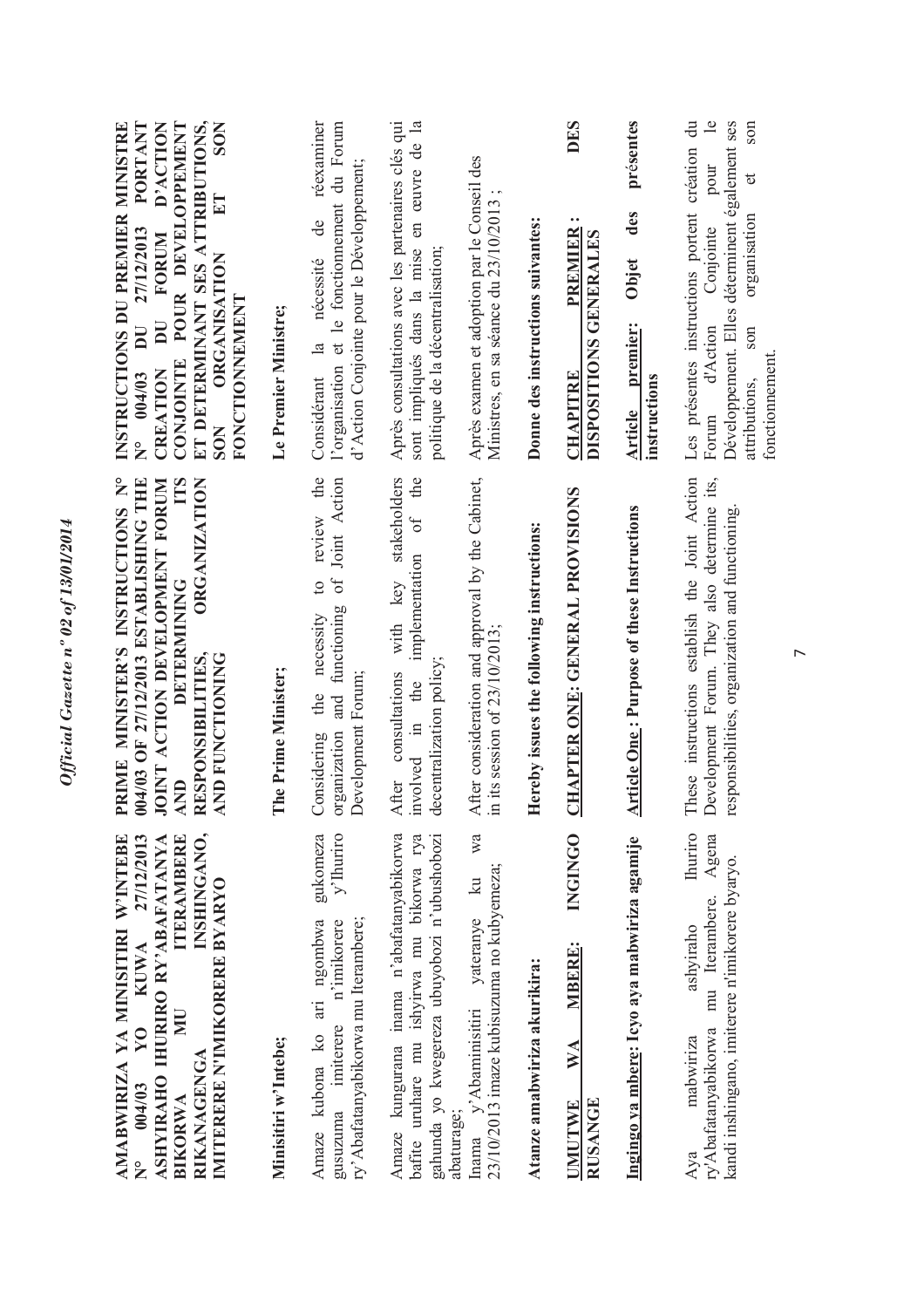| ry'Ihuriro<br>ry'Abafatanyabikorwa mu Iterambere<br>Ishyirwaho<br>$\ddot{\mathbf{q}}$<br>$\sqrt{a}$<br><b>Ingingo</b>                                                                                                                                                                  | rticle 2: Establishment of the Joint Action<br>evelopment Forum<br>◀<br>$\triangleright$                                                                                                                                                                                             | d'Action<br>Article 2: Création du Forum<br>Conjointe pour le Développement                                                                                                                                                                                                                                                                                                                           |
|----------------------------------------------------------------------------------------------------------------------------------------------------------------------------------------------------------------------------------------------------------------------------------------|--------------------------------------------------------------------------------------------------------------------------------------------------------------------------------------------------------------------------------------------------------------------------------------|-------------------------------------------------------------------------------------------------------------------------------------------------------------------------------------------------------------------------------------------------------------------------------------------------------------------------------------------------------------------------------------------------------|
| rw'Akarere<br>n'urw'Umurenge, Ihuriro ry'Abafatanyabikorwa<br>mu Iterambere, ryitwa "JADF" mu magambo<br>rwego<br>ahinnye y'icyongereza.<br>$\vec{z}$<br>Hashyizweho,                                                                                                                  | District and<br>Development<br>$\ddot{a}$<br>Joint Action<br>established.<br>Forum, abbreviated as "JADF".<br>There is hereby<br>Sector levels, a                                                                                                                                    | $\mathbf{e}$<br>sigles<br>Il est créé, au niveau du District et du Secteur, un<br>pour<br>Développement, dénommé «JADF » en<br>Conjointe<br>d'Action<br>anglais<br>Forum                                                                                                                                                                                                                              |
| UMUTWE WA II: INSHINGANO ZA JADF                                                                                                                                                                                                                                                       | <b>FO</b><br><b>RESPONSIBILITIES</b><br>CHAPTER II:<br>JADF                                                                                                                                                                                                                          | <b>CHAPTER II: ATTRIBUTIONS DE JADF</b>                                                                                                                                                                                                                                                                                                                                                               |
| Ingingo ya 3: Intego ya JADF                                                                                                                                                                                                                                                           | Article 3: Mission of JADF                                                                                                                                                                                                                                                           | Article 3: Mission de JADF                                                                                                                                                                                                                                                                                                                                                                            |
| Intego ya JADF ni ukugeza ku baturage<br>ibikorwa<br>iterambere rirambye n'imitangire ya serivisi inoze<br>binyujijwe mu kujya inama, kugira uruhare<br>rufatika no kugaragaza ibikorwa, guhanahana<br>by'abafatanyabikorwa mu nzego z'ibanze.<br>guhuza<br>10 <sub>0</sub><br>amakuru | The mission of JADF is to ensure sustainable<br>service delivery through the dialogue, active<br>participation, accountability, information sharing<br>and coordination of stakeholders' interventions<br>and improved<br>development<br>in decentralised entities<br>socio-economic | entités<br>$\overline{e}$<br>que la prestation des services de qualité par le<br>biais d'une participation active, du dialogue, du<br>sens de responsabilité, du partage d'information<br>ainsi que de la coordination des efforts des<br>développement socio-économique durable ainsi<br>d'assurer<br>les<br>dans<br>est<br>de JADF<br>intervenant<br>décentralisées<br>mission<br>partenaires<br>La |
| Ingingo ya 4: Inshingano rusange za JADF                                                                                                                                                                                                                                               | <b>Article 4: General responsibilities of JADF</b>                                                                                                                                                                                                                                   | Article 4: Attributions générales de JADF                                                                                                                                                                                                                                                                                                                                                             |
| JADF ifite inshingano rusange zikurikira:                                                                                                                                                                                                                                              | JADF has the following general responsibilities:                                                                                                                                                                                                                                     | Les attributions générales de JADF sont les                                                                                                                                                                                                                                                                                                                                                           |
| gushyigikira ishyirwa mu bikorwa rya<br>abaturage<br>mu<br>guhuriza hamwe abafatanyabikorwa bose;<br>ubuyobozi n'ubushobozi binyuze<br>gahunda yo kwegereza<br>$\frac{0}{1}$                                                                                                           | to support the implementation of the<br>$\exists$<br>policy by bringing<br>decentralization<br>actors together;<br>$\overline{1}$                                                                                                                                                    | appuyer la mise en œuvre de la politique<br>de décentralisation, en regroupant tous<br>les acteurs;<br>suivantes:<br>$\overline{\phantom{0}}^{\circ}$                                                                                                                                                                                                                                                 |
| gushimangira uruhare rw'abaturage mu<br>$\mathbb{R}$<br>babahagarariye mu nzego za Leta,<br>nzira y'amajyambere binyujijwe<br>$\overline{C}$                                                                                                                                           | to ensure full participation of citizens in<br>local development process through their<br>representatives from the public, civil and<br>$\overline{C}$                                                                                                                               | participation des<br>citoyens au processus de développement<br>local par le biais de leurs représentants<br>pleine<br>assurer la<br>$2^{\circ}$                                                                                                                                                                                                                                                       |

Official Gazette nº 02 of 13/01/2014

 $\infty$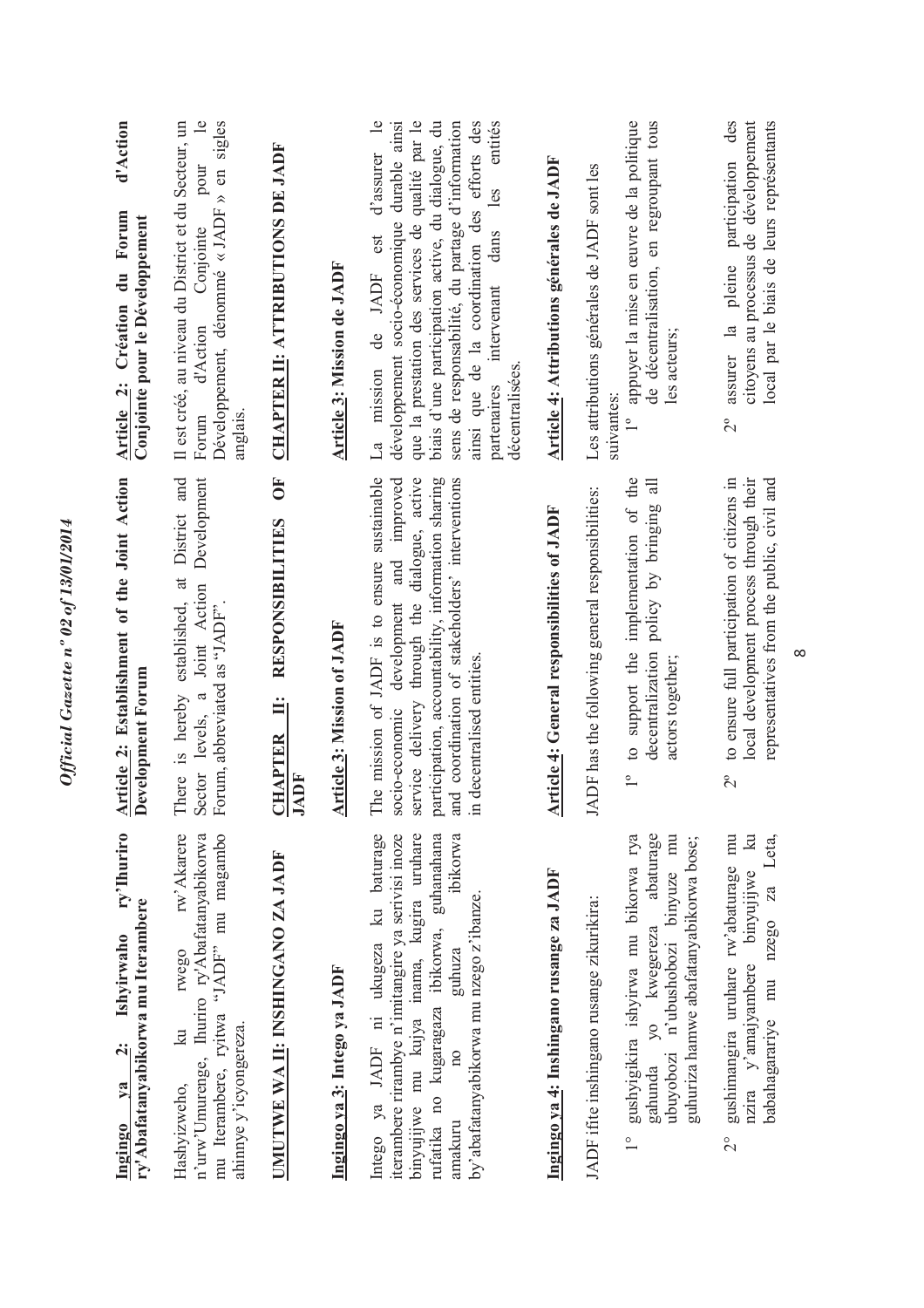| du secteur public, de la société civile et<br>dus ecteur privé; | entendre la voix des citoyens par les<br>promouvoir la culture du dialogue et du<br>sens de responsabilité en vue de faire<br>les<br>que<br>dirigeants locaux ainsi<br>prestataires de services;<br>$3^{\circ}$ | d'accroitre<br>l'efficacité des efforts de développement<br>des activités de tous les acteurs du<br>assurer la coordination et l'intégration<br>et d'éviter la duplication ou la dispersion<br>afin<br>développement,<br>des efforts;<br>$\ddot{ }$ | promouvoir la culture de la planification,<br>le suivi et l'évaluation participatifs des<br>activités de développement au niveau du<br>district et du secteur;<br>$5^{\circ}$ | appuyer le développement économique<br>local durable;<br>$\delta^{\circ}$                    | des<br>promouvoir la bonne prestation<br>services<br>$7^{\circ}$ | Article 5: Attributions de JADF au niveau du<br>District et du Secteur      | Les attributions de JADF au niveau du District et<br>Secteur sont les suivantes:     | coopération<br>1° assurer la coordination et la               |
|-----------------------------------------------------------------|-----------------------------------------------------------------------------------------------------------------------------------------------------------------------------------------------------------------|-----------------------------------------------------------------------------------------------------------------------------------------------------------------------------------------------------------------------------------------------------|-------------------------------------------------------------------------------------------------------------------------------------------------------------------------------|----------------------------------------------------------------------------------------------|------------------------------------------------------------------|-----------------------------------------------------------------------------|--------------------------------------------------------------------------------------|---------------------------------------------------------------|
| private sectors;                                                | accountability so that the voices of<br>to promote the culture of dialogue and<br>citizens can be heard by local leaders and<br>service providers;<br>$3^{\circ}$                                               | to ensure coordination and integration of<br>to enhance efficiency of development<br>activities among all development actors<br>ð<br>duplication<br>efforts and avoid<br>redundant efforts;<br>$\ddot{ }$                                           | planning, monitoring and evaluation of<br>development activities at district and<br>to promote the culture of participatory<br>sector levels;<br>$5^{\circ}$                  | to support sustainable local economic<br>development;<br>$\delta^{\circ}$                    | to promote good service delivery.<br>$7^{\circ}$                 | the<br>Article 5: Responsibilities of JADF at<br>District and Sector levels | The responsibilities of JADF at the District and<br>sector levels are the following: | ° to ensure the coordination and cooperation                  |
| iz'abikorera n'iz'imiryango itari iya Leta;                     | guteza imbere umuco wo kujya inama no<br>gusobanura ibikorerwa abaturage kugira<br>ngo ijwi ryabo ryumvikane ku bayobozi<br>b'inzego z'ibanze no ku bandi batanga<br>serivisi;<br>$3^{\circ}$                   | z'abafatanyabikorwa<br>bose mu iterambere hagamijwe kunoza<br>imikorere, kwirinda gukora ibikorwa bisa<br>gutatanya<br>cyangwa<br>guhuza imbaraga<br>kamwe,<br>gace<br>imbaraga;<br>mu<br>$\frac{1}{4}$                                             | wo gukorera<br>ishyirwa mu<br>ry'ibikorwa<br>by'iterambere mu turere no mu mirenge;<br>imbere umuco<br>igenamigambi,<br>n'igenzura<br>bikorwa<br>hamwe<br>guteza<br>50        | rirambye<br>ry'ubukungu mu nzego z'ibanze;<br>iterambere<br>gushyigikira<br>$\delta^{\circ}$ | guteza imbere imitangire ya serivisi inoze.<br>$7^{\circ}$       | Ingingo ya 5: Inshingano za JADF ku Karere<br>n'Umurenge                    | Inshingano za JADF ku Karere n'Umurenge ni izi<br>zikurikira:                        | hagati<br>n'ubufatanye<br>ibikorwa<br>guhuza<br>$\frac{1}{x}$ |

 $\sigma$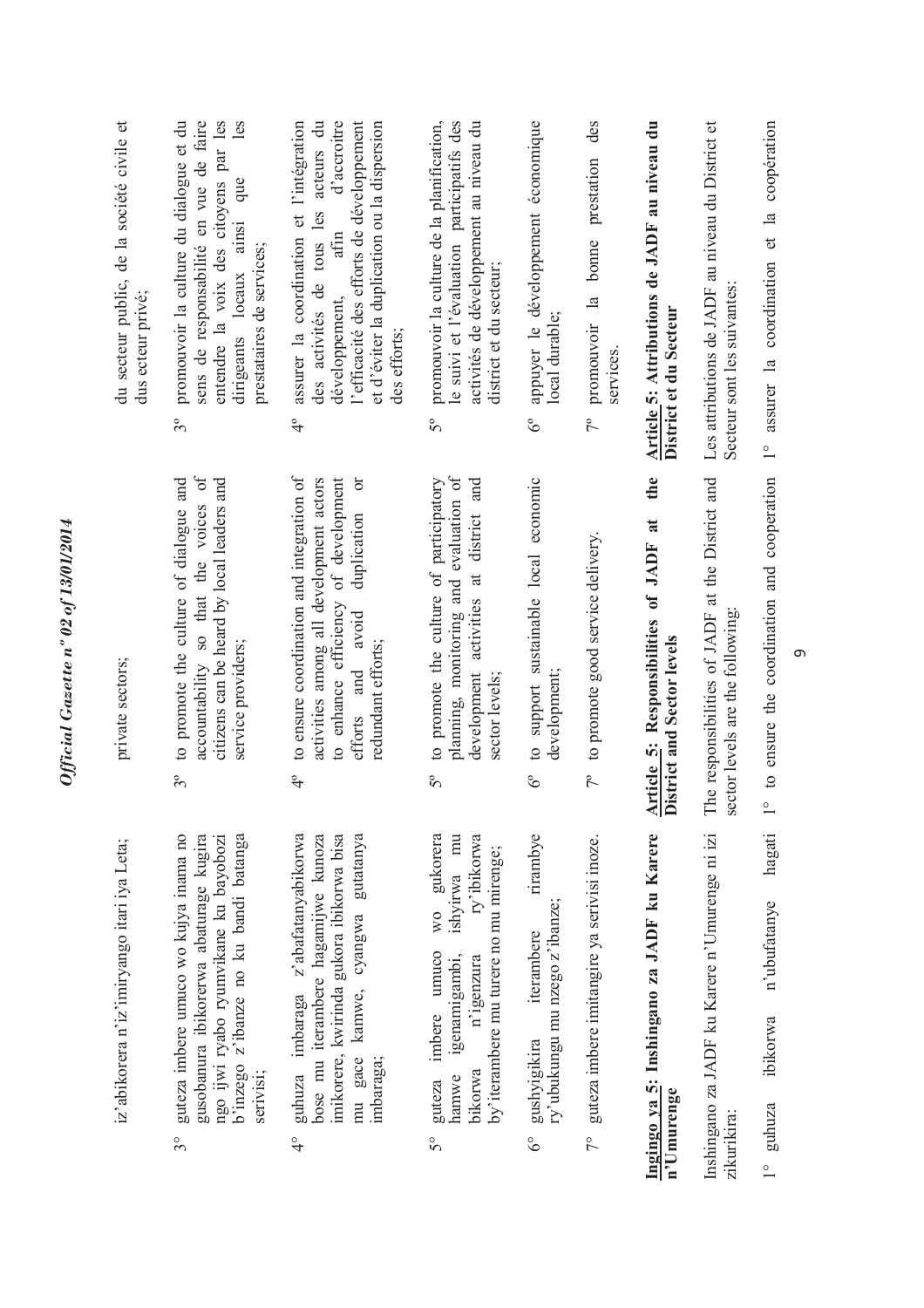|                          | bose<br>gahunda<br>kunoza<br>na<br>hagamijwe<br>bya<br>rihuriweho<br>bikorwa<br>y'abafatanyabikorwa,<br>igenamigambi<br>z'iterambere;<br>n'ikurikirana | and monitoring of development<br>among partners to guarantee joint intergrated<br>initiatives:<br>planning,                                                                  | en œuvre des<br>planification<br>entre les partenaires dans la<br>conjointe, le suivi et la mise<br>initiatives de développement;                                                 |
|--------------------------|--------------------------------------------------------------------------------------------------------------------------------------------------------|------------------------------------------------------------------------------------------------------------------------------------------------------------------------------|-----------------------------------------------------------------------------------------------------------------------------------------------------------------------------------|
| $\overline{\mathcal{C}}$ | guteza imbere umuco wo kugaragaza no<br>kubazwa ibyo umuntu akora no gukorera mu<br>mucyo binyujijwe muri gahunda y'iminsi<br>y'imurikabikorwa;        | to promote the culture of accountability and<br>transparency through open day events;<br>$\overline{C}$                                                                      | de<br>responsponabilité et la transparence à travers<br>l'organisation des journées portes-ouvertes;<br>sens<br>$\ddot{a}$<br>culture<br>promouvoir la<br>$\overset{\circ}{\sim}$ |
| $3^{\circ}$              | gusuzuma niba gahunda z'ibikorwa za buri<br>munyamuryango wa JADF zifasha mu kugera<br>ku ntego z'iterambere ry' Akarere;                              | to ensure whether individual plan of actions<br>members contribute to the<br>development<br>District<br>of<br>of JADF<br>realization<br>objectives:<br>$\mathcal{S}^{\circ}$ | s'assurer que les plans d'action individuels<br>réalisation des objectifs de développent du<br>des membres de JADF contribuent à la<br>District;<br>$3^{\circ}$                   |
| $\frac{1}{4}$            | za<br>gahunda z'ibikorwa zemejwe hashingiwe ku<br>bikorwa by'ingenzi bya gahunda y'iterambere<br>gukurikirana ishyirwa mu bikorwa rya<br>ry' Akarere;  | action plans based on priority activities of the<br>to monitor the implementation of approved<br>District development plan;<br>$\frac{1}{4}$                                 | assurer le suivi de l'exécution des plans<br>d'actions adoptés sur base du plan de<br>développement du District;<br>$\frac{1}{4}$                                                 |
| $5^{\circ}$              | kwimakaza umuco wo guhanahana ubumenyi<br>n'ubuzobere mu bagize JADF y'Akarere<br>n'iy'Umurenge;                                                       | and<br>and<br>to promote the culture of knowledge<br>expertise sharing among the District<br>Sector JADF members;<br>$5^{\circ}$                                             | les<br>membres de JADF du District et ceux de<br>des<br>d'expertise entre<br>culture d'échange<br>đ<br>$\mathbb{E}$<br>connaissances<br>promouvoir<br>Secteur;<br>$5^{\circ}$     |
| $\delta^{\circ}$         | gushyiraho Komisiyo za JADF hashingiwe ku<br>bikorwa runaka;                                                                                           | to set up JADF thematic Commissions;<br>$\delta^{\circ}$                                                                                                                     | Commissions<br>les<br>thèmatiques de JADF;<br>place<br>$\epsilon$<br>mettre<br>$\delta^{\circ}$                                                                                   |
|                          | bw'Akarere<br>n'ubw'Umurenge mu bijyanye n'iterambere.<br>ubuyobozi<br>inama<br>7° kugira                                                              | to advise the District and Sector authorities<br>on development concerns<br>$\tilde{7}^{\circ}$                                                                              | $\ddot{a}$<br>$\sigma$<br>conseiller les autorités du District<br>Secteur en matière de développement<br>$\frac{1}{2}$                                                            |
|                          | UMUTWE WA III: IMITERERE YA JADF                                                                                                                       | CHAPTER III: ORGANIZATION OF JADF                                                                                                                                            | <b>CHAPITRE III: ORGANISATION DE JADF</b>                                                                                                                                         |
|                          | Ingingo ya 6: Abagize JADF                                                                                                                             | <b>Article 6: Composition of JADF</b>                                                                                                                                        | <b>Article 6: Composition de JADF</b>                                                                                                                                             |
|                          | mu<br>iterambere, barimo imiryango nyarwanda itari iya<br>Leta, imiryango mvamahanga itari iya Leta,<br>n'abafatanyabikorwa<br>igizwe<br><b>JADF</b>   | JADF is composed of partners in development<br>and international non-<br>governmental organisations, religious-based<br>including national                                   | JADF est notamment composé des partenaires au<br>développement issus des organisations non<br>gouvernementales nationales et internationales,                                     |

*Official Gazette nº 02 of 13/01/2014*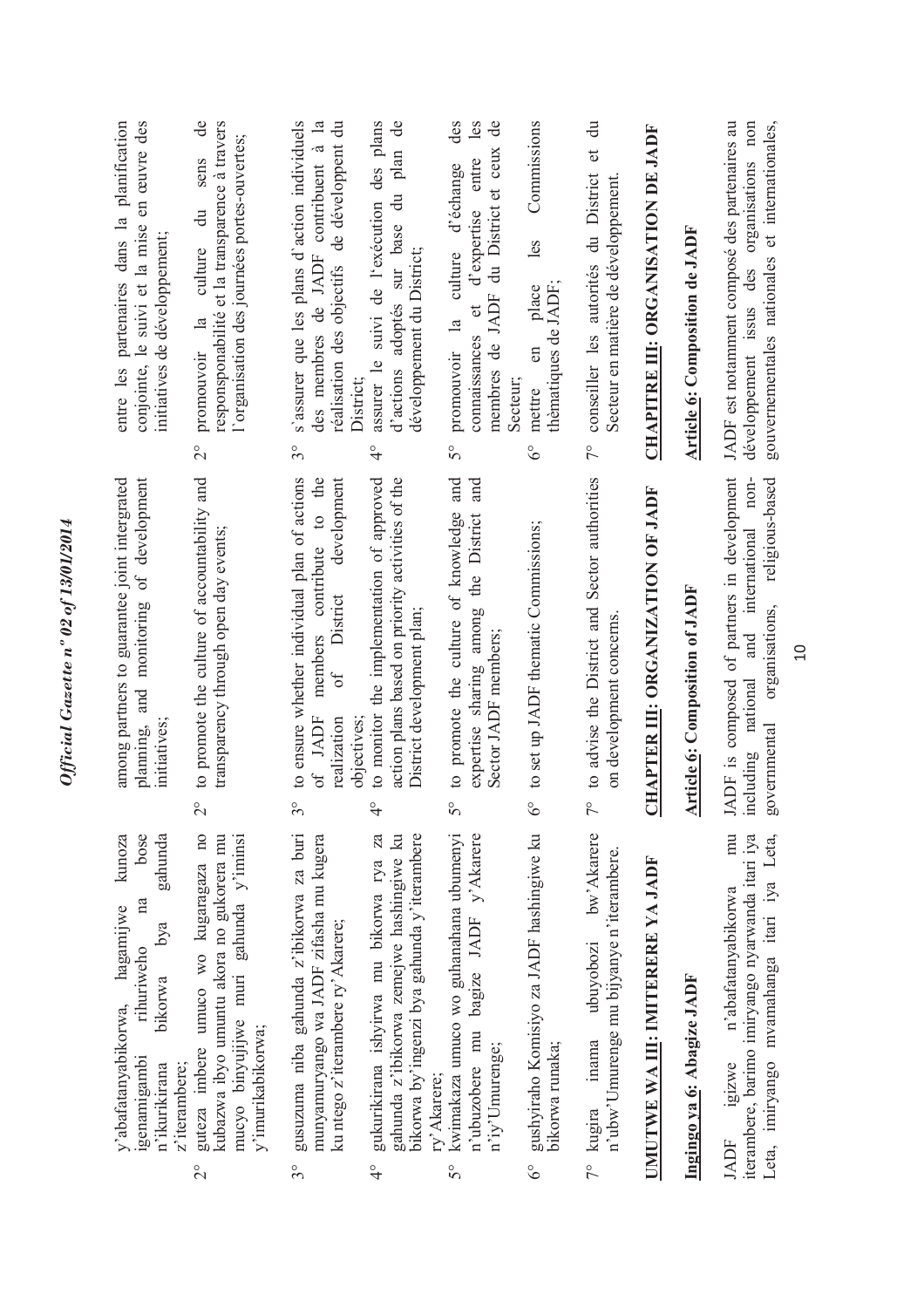| acteurs du secteur public et privé, opérant dans le<br>des organisations fondées sur la religion, et des<br>District et le Secteur.<br>and private and public sector<br>actors operating in the District and the Sector.<br>organizations, | Article 7: Organes de JADF<br><b>Article 7: Organs of JADF</b> | Les organes de JADF sont les suivants:<br>ADF is comprised of the following organs: | 1° l'Assemblée Générale;<br>the General Assembly;<br>$\frac{1}{1}$ | 2° le Comité Exécutif;<br>the Executive Committee;<br>$\overline{C}$ | 3° le Secrétariat.<br>the Secretariat.<br>$3^{\circ}$ | $\mathbf{d}\mathbf{e}$<br>Générale<br>première: Assemblée<br><b>Section</b><br>JADF<br>Section One: JADF General Assembly | de l'Assemblée<br>Générale de JADF au niveau du District<br>Composition<br>Article 8:<br>Article 8: Composition of the General<br>Assembly of JADF at the District level<br>$y$ a | L'Assemblée Générale de JADF au niveau du<br>District est composée des membres suivants:<br>The JADF General Assembly at the District level<br>is comprised of the following members: | affaires<br>des<br>chargé<br>1° le Vice-Maire<br>économiques;<br>economic<br>0f<br>charge<br>$\Xi.$<br>Vice Mayor<br>development,<br>$\circ$ | 2° le Vice-Maire chargé des affaires sociales;<br>Vice Mayor in charge of social affairs;<br>$\overline{c}$ | 3° le Directeur de la planification du District;<br>Director in charge of planning at the District;<br>$3^{\circ}$ | plus<br>non<br>gouvernementales locales opérant dans<br>organisations<br>d'un Secteur dans le District;<br>les représentants des<br>$\frac{1}{4}$<br>non-<br>$\equiv$<br>operating<br>national<br>more than one Sector in the District;<br>organizations<br>of the<br>representatives<br>governmental<br>$\frac{1}{4}$ |
|--------------------------------------------------------------------------------------------------------------------------------------------------------------------------------------------------------------------------------------------|----------------------------------------------------------------|-------------------------------------------------------------------------------------|--------------------------------------------------------------------|----------------------------------------------------------------------|-------------------------------------------------------|---------------------------------------------------------------------------------------------------------------------------|-----------------------------------------------------------------------------------------------------------------------------------------------------------------------------------|---------------------------------------------------------------------------------------------------------------------------------------------------------------------------------------|----------------------------------------------------------------------------------------------------------------------------------------------|-------------------------------------------------------------------------------------------------------------|--------------------------------------------------------------------------------------------------------------------|------------------------------------------------------------------------------------------------------------------------------------------------------------------------------------------------------------------------------------------------------------------------------------------------------------------------|
| nzego z'imirimo ya Leta bakorera mu Karere no<br>imiryango ishingiye ku idini, abikorera n'abari mu<br>mu Murenge.                                                                                                                         | Ingingo ya 7: Inzego za JADF                                   | JADF igizwe n'inzego zikurikira:                                                    | 1° Inteko Rusange;                                                 | Komite Nshingwabikorwa;<br>$\frac{1}{2}$                             | Ubunyamabanga.<br>$3^{\circ}$                         | Icyiciro cya mbere: Inteko Rusange ya JADF                                                                                | Ingingo ya 8: Abagize Inteko Rusange<br>JADF ku rwego rw'Akarere                                                                                                                  | Inteko Rusange ya JADF ku rwego rw'Akarere<br>igizwe n'aba bakurikira:                                                                                                                | Wungirije<br>Ushinzwe Iterambere ry'Ubukungu;<br>w'Akarere<br>Umuyobozi<br>$\overline{\phantom{a}}$                                          | Wungirije<br>Ushinzwe Imibereho Myiza;<br>w'Akarere<br>Umuyobozi<br>$\frac{1}{2}$                           | Umuyobozi Ushinzwe Igenamigambi ku<br>Karere;<br>$3^{\circ}$                                                       | abahagarariye imiryango nyarwanda itari<br>iya Leta ikorera mu mirenge irenze umwe<br>mu Karere;<br>$\ddot{ }$                                                                                                                                                                                                         |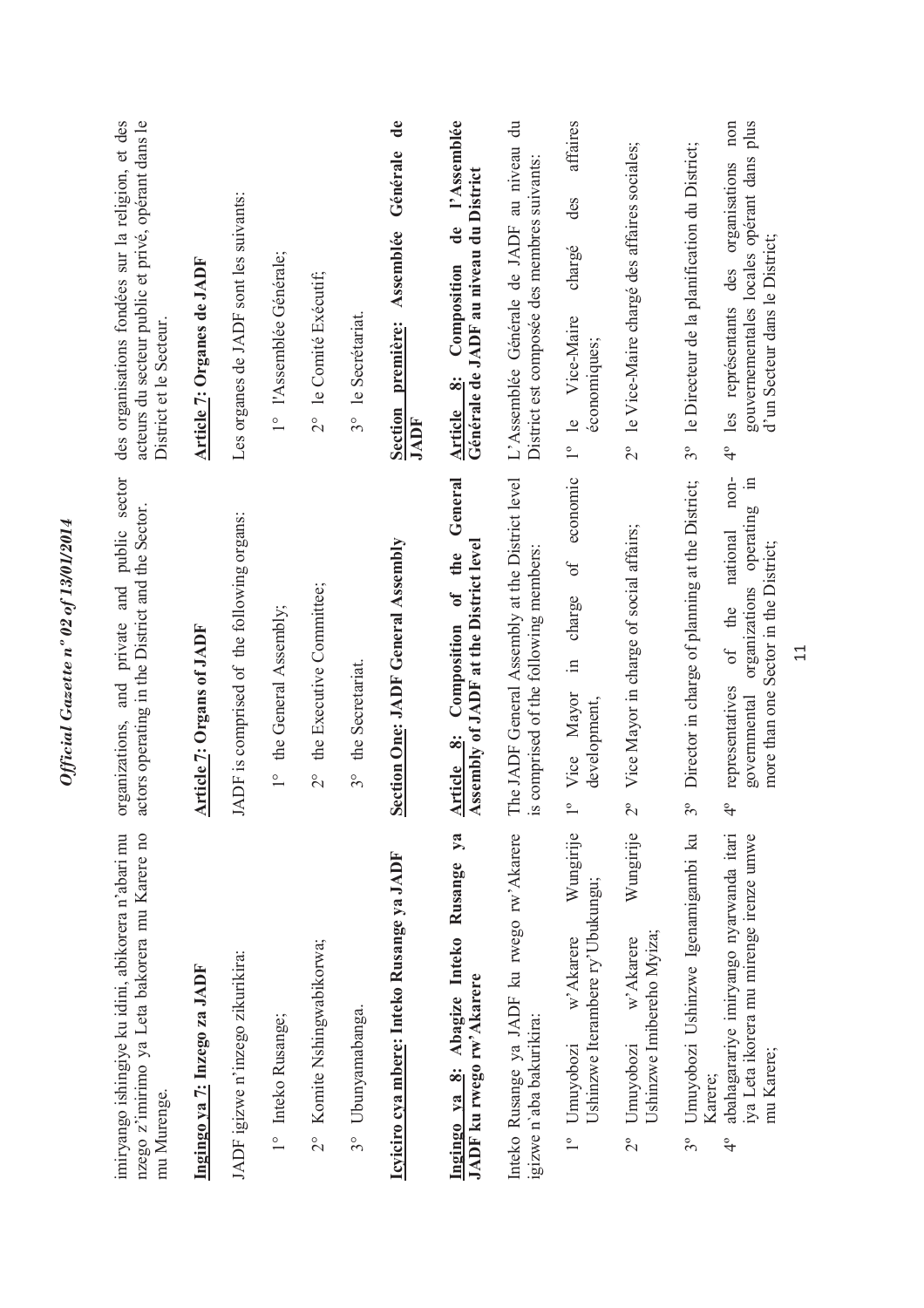| les représentants des organisations fondées<br>$\overline{e}$<br>$d'$ un<br>par<br>plus<br>reconnues<br>Gouvernement opérant dans<br>Secteur du District;<br>religion<br>$\frac{a}{a}$<br>sur<br>$5^{\circ}$ | opérant<br>non-<br>organisations<br>internationales<br>dans plus d'un Secteur du District;<br>des<br>gouvernementales<br>les représentants<br>್ರೆ  | le représentant de la Fédération du Secteur<br>Privé au niveau du District;<br>$7^{\circ}$ | les représentants des unions de coopératives<br>agréées opérant dans les districts;<br>$8^{\circ}$  | les représentants des banques et autres<br>institutions financières au niveau du District;<br>$\delta^{\circ}$ | 10° le Coordinateur du Conseil National des<br>Femmes dans le District;                         | 11º le Coordinateur du Conseil National de la<br>Jeunesse dans le District; | 12° le Coordinateur du Conseil National des<br>Personnes Vivant avec l'infirmité au niveau<br>du District; | 13° les représentants des projets décentralisés,<br>des services publics décentralisés et autres<br>partenaires du développement opérant dans<br>plus d'un Secteur;                     |
|--------------------------------------------------------------------------------------------------------------------------------------------------------------------------------------------------------------|----------------------------------------------------------------------------------------------------------------------------------------------------|--------------------------------------------------------------------------------------------|-----------------------------------------------------------------------------------------------------|----------------------------------------------------------------------------------------------------------------|-------------------------------------------------------------------------------------------------|-----------------------------------------------------------------------------|------------------------------------------------------------------------------------------------------------|-----------------------------------------------------------------------------------------------------------------------------------------------------------------------------------------|
| based<br>organizations recognized by the Government<br>operating in more than one Sector in the<br>religious<br>$\sigma$<br>representatives<br>District;<br>$5^{\circ}$                                      | of the international non-<br>$\equiv$<br>organizations operating<br>more than one Sector in the District;<br>representatives<br>governmental<br>S° | representative of Private Sector Federation at<br>the District level;<br>P.                | representatives of legal Cooperative Unions<br>operating in the District;<br>$8^{\circ}$            | representatives of banks and other financial<br>institutions in the District;<br>9°                            | 0° Coordinator of National Council of Women<br>in the District;                                 | 1° Coordinator of National Youth Council in<br>the District;                | 2º Coordinator of National Council of persons<br>with disability in the District;                          | projects,<br>partners<br>public services, and development<br>of decentralized<br>operating in more than one Sector;<br>3° representatives                                               |
| $\mathbb{E}$<br>idini yemewe na Leta ikorera mu mirenge<br>abahagarariye imiryango ishingiye<br>irenze umwe mu Karere;<br>$5^{\circ}$                                                                        | mvamahanga<br>itari iya Leta ikorera mu mirenge irenze<br>abahagarariye imiryango<br>umwe mu Karere;<br>$6^\circ$                                  | $\mathbb{E}$<br>rw'Abikorera<br>uhagarariye Urugaga<br>rwego rw' Akarere;<br>$7^{\circ}$   | z' Amakoperative<br>zifite ubuzimagatozi zikorera mu turere;<br>abahagarariye Ingaga<br>$8^{\circ}$ | abahagarariye amabanki n'ibindi bigo<br>by'imari ku rwego rwAkarere;<br>$\delta$                               | y'Igihugu<br>$\ensuremath{\text{w}}\xspace$ Inama<br>y'Abagore mu Karere;<br>10° Umuhuzabikorwa | y'Igihugu<br>w'Inama<br>y'Urubyiruko mu Karere;<br>11° Umuhuzabikorwa       | y'Igihugu<br>ku rwego<br>w'Inama<br>ubumuga<br>12° Umuhuzabikorwa<br>y'abantu bafite<br>rw'Akarere;        | yegerejwe<br>abaturage, ibigo bya Leta bitanga servisi<br>ku baturage, n'abandi bafatanyabikorwa<br>mu iterambere bakorera mu mirenge<br>imishinga<br>13° abahagarariye<br>irenze umwe; |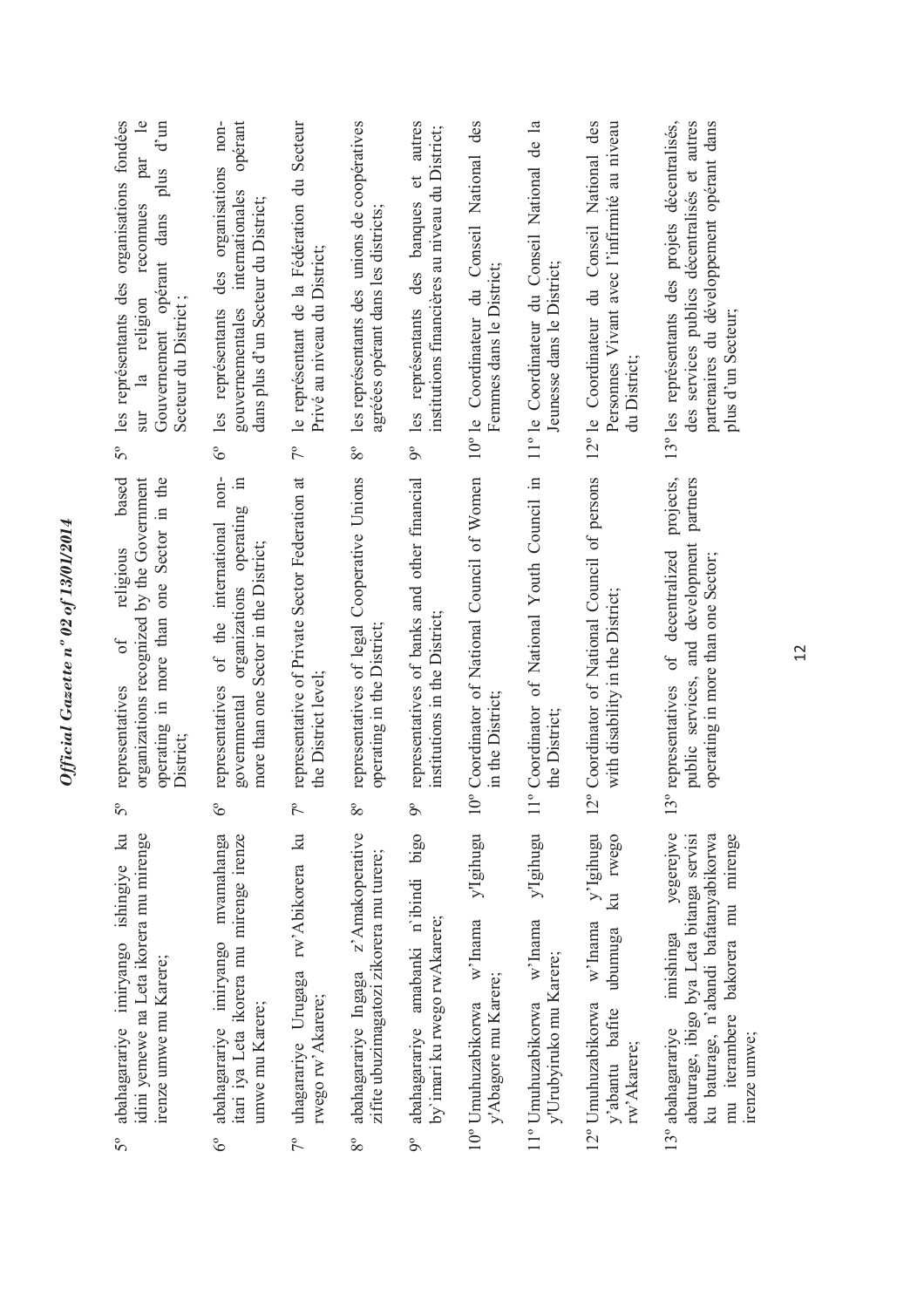|                  | 14° ba Perezida bose ba JADF z'imirenge<br>igize Akarere;                              | 14° all JADF chairpersons of the Sectors which<br>compose the District;                                                       | 14° tous les présidents des JADF des secteurs qui<br>composent le District                                                                                                                                   |
|------------------|----------------------------------------------------------------------------------------|-------------------------------------------------------------------------------------------------------------------------------|--------------------------------------------------------------------------------------------------------------------------------------------------------------------------------------------------------------|
|                  | 15° undi muntu wese babona ko ari ngombwa.                                             | 15° any other person considered necessary.                                                                                    | 15° toute autre personne jugée importante.                                                                                                                                                                   |
|                  | $\mathbf{y}$ a<br>Rusange<br>Ingingo ya 9: Abagize Inteko<br>JADF ku rwego rw'Umurenge | General<br>Assembly of JADF at the Sector level<br>the<br>$\overline{\mathfrak{o}}$<br>Composition<br>Article 9:              | l'Assemblée<br>Générale de JADF au niveau du Secteur<br>de<br>Composition<br>$\ddot{\circ}$<br><b>Article</b>                                                                                                |
|                  | Inteko Rusange ku rwego rw'Umurenge igizwe<br>n'abanyamuryango bakurikira:             | The General Assembly at the Sector level is<br>composed of the following members                                              | du Secteur est<br>L'Assemble Générale au niveau<br>composée des membres suivants                                                                                                                             |
|                  | Nshingwabikorwa<br>1° Umunyamabanga<br>w'Umurenge;                                     | the Executive Secretary of the Sector;<br>$\overline{1}^{\circ}$                                                              | 1º le Secrétaire Exécutif du Secteur;                                                                                                                                                                        |
| $\frac{6}{2}$    | umukozi Ushinzwe Iterambere ry'Ubukungu<br>mu Murenge;                                 | Economic<br>$\sigma f$<br>Charge<br>Development at the Sector;<br>member in<br>$\operatorname{statf}$<br>$\beta$              | Développement<br>Economique dans le Secteur<br>đu<br>Chargé<br>l'agent<br>$\overline{C}$                                                                                                                     |
| $3^{\circ}$      | Myiza<br>Imibereho<br>y' Abaturage mu Murenge;<br>Ushinzwe<br>umukozi                  | Staff member in chage of Social Affairs at<br>the Sector<br>$3^{\circ}$                                                       | l'agent Chargé des Affaires Sociales dans le<br>Secteur<br>$3^{\circ}$                                                                                                                                       |
| $\frac{1}{4}$    | abahagarariye imiryango ishingiye ku idini<br>yemewe na Leta ikorera mu Murenge;       | representatives of recognized religious-based<br>organizations recognised by the Government<br>operating in the Sector;<br>दै | les représentants des organisations fondées<br>$\overline{e}$<br>$\ddot{a}$<br>niveau<br>par<br>reconnues<br>au<br>ceuvrant<br>religion<br>Gouvernement<br>$\frac{a}{a}$<br>Secteur;<br>sur<br>$\frac{1}{4}$ |
| $5^{\circ}$      | abahagarariye imiryango nyarwanda itari iya<br>Leta ikorera mu Murenge;                | Society<br>Organizations operating in the sector;<br>Civil<br>ð<br>representatives<br>$5^{\circ}$                             | $\mathbb{Z}$<br>de<br>les représentants des organisations<br>société civile opérant dans le Secteur;<br>$5^{\circ}$                                                                                          |
| $\delta^{\circ}$ | abahagarariye imiryango mvamahanga itari<br>iya Leta ikorera mu Murenge;               | Non-<br>Governmental Organizations operating in the<br>International<br>of<br>representatives<br>sector;<br>$\delta^{\circ}$  | non-gouvernementales<br>organisations<br>des<br>opérant dans le Secteur;<br>représentants<br>internationales<br>les<br>$\delta^{\circ}$                                                                      |
| $7^{\circ}$      | afite<br>ubuzimagatozi akorera mu Murenge;<br>amakoperative<br>abahagarariye           | representatives of cooperatives with legal<br>personality operating in the Sector;<br>$7^{\circ}$                             | agrées<br>coopératives<br>ceuvrant dans le Secteur<br>des<br>les représentants<br>$\sqrt{2}$                                                                                                                 |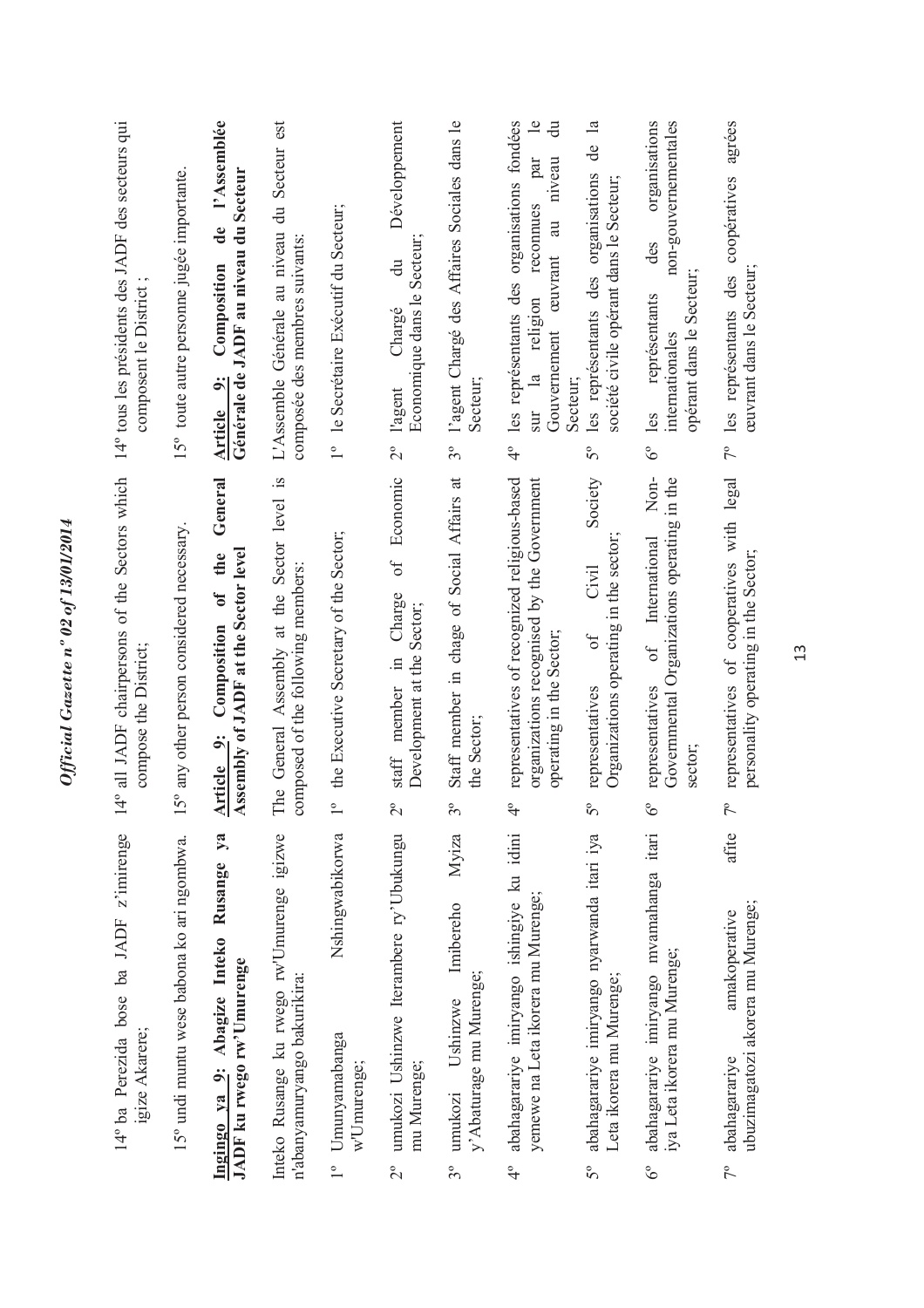| des<br>dans le<br>$\sigma$<br>développement<br>projets<br>des<br>représentants<br>de<br>programmes<br>Secteur;<br>les<br>$8^{\circ}$ | le représentant de la Fédération du Secteur<br>Privé dans le secteur<br>$\delta$ | $\mathbf{a}$<br>du Conseil National de<br>Jeunesse dans le Secteur;<br>10° le représentant | des<br>National<br>du Conseil<br>Secteur<br>Femmes dans le<br>11º le représentant | 12° le représentant des personnes hyndicapées au<br>niveau du Secteur                                                          | de micro<br>13° les représentants des institutions<br>finances opérant dans le Secteur | 14° le secrétaire exécutif de chaque Cellule dans<br>le Secteur      | l'Assemblée<br>$\mathbf{d}\mathbf{e}$<br>Attributions<br>Générale de JADF<br><b>Article</b> 10: | L'Assemblée Générale est l'organe suprême de<br>JADF qui prend toutes les décisions importantes<br>$\sigma$<br>relatives à son fonctionnement dans le District<br>le Secteur | $\sigma$<br>L'Assemblée Générale de JADF du District<br>celui du Secteur a les attributions suivantes | d'action<br>plans<br>analyser les<br>$\mathfrak{t}$<br>recevoir<br>$\overline{\phantom{0}}$ |
|--------------------------------------------------------------------------------------------------------------------------------------|----------------------------------------------------------------------------------|--------------------------------------------------------------------------------------------|-----------------------------------------------------------------------------------|--------------------------------------------------------------------------------------------------------------------------------|----------------------------------------------------------------------------------------|----------------------------------------------------------------------|-------------------------------------------------------------------------------------------------|------------------------------------------------------------------------------------------------------------------------------------------------------------------------------|-------------------------------------------------------------------------------------------------------|---------------------------------------------------------------------------------------------|
| representatives of development projects and<br>programs in the Sector;<br>$8^{\circ}$                                                | a representative of Private Sector Federation<br>at the sector level;            | a representative of National Youth Council<br>in the Sector;<br>ರಿ                         | a representative of National Women Council<br>in the sector;<br>$\frac{1}{1}$     | of<br>Council<br>Persons with Disabilities in the Sector;<br>of National<br>representative<br>$\mathfrak{a}$<br>$\overline{C}$ | 3° representatives of micro financial institutions<br>operating in the Sector;         | Secretary of each Cell in the<br>4º Executive<br>Sector              | Article 10: Responsibilities of JADF General<br>Assembly                                        | The General Assembly is the supreme organ of<br>the JADF that takes all the important decisions<br>relating to its functioning in the District and<br>Sector.                | ADF of District and Sector has the following<br>esponsibilities:                                      | <sup>o</sup> to receive and review individual action plans                                  |
| gahunda<br>na<br>imishinga<br>z'iterambere mu Murenge;<br>abahagarariye<br>$8^{\circ}$                                               | uhagarariye Ihuriro ry' Abikorera ku rwego<br>rw'Umurenge;<br>$9^{\circ}$        | 10° uhagarariye Inama y'Igihugu y'Urubyiruko mu<br>Murenge;                                | 11° uhagarariye Inama y'Igihugu y'Abagore mu<br>Murenge;                          | 12° uhagarariye abantu bafite ubumuga ku rwego<br>rw'Umurenge;                                                                 | iciriritse<br>by'imari<br>ibigo<br>bikorera mu Murenge;<br>13° abahagarariye           | 14° Umunyamabanga Nshingwabikorwa wa buri<br>Kagari kagize Umurenge. | Ingingo ya 10: Inshingano z'Inteko Rusange ya<br>JADF                                           | no ku<br>Inteko Rusange ni rwo rwego rukuru rufata<br>JADF<br>ibyemezo byose bya ngombwa bya<br>n'imikorere yayo mu Karere<br>birebana<br>Murenge.                           | y'Akarere<br>n'iy'Umurenge ifite inshingano zikurikira:<br>JADF<br>ya<br>rusange<br>Inteko            | gahunda y'ibikorwa<br>gusuzuma<br>1° kwakira no                                             |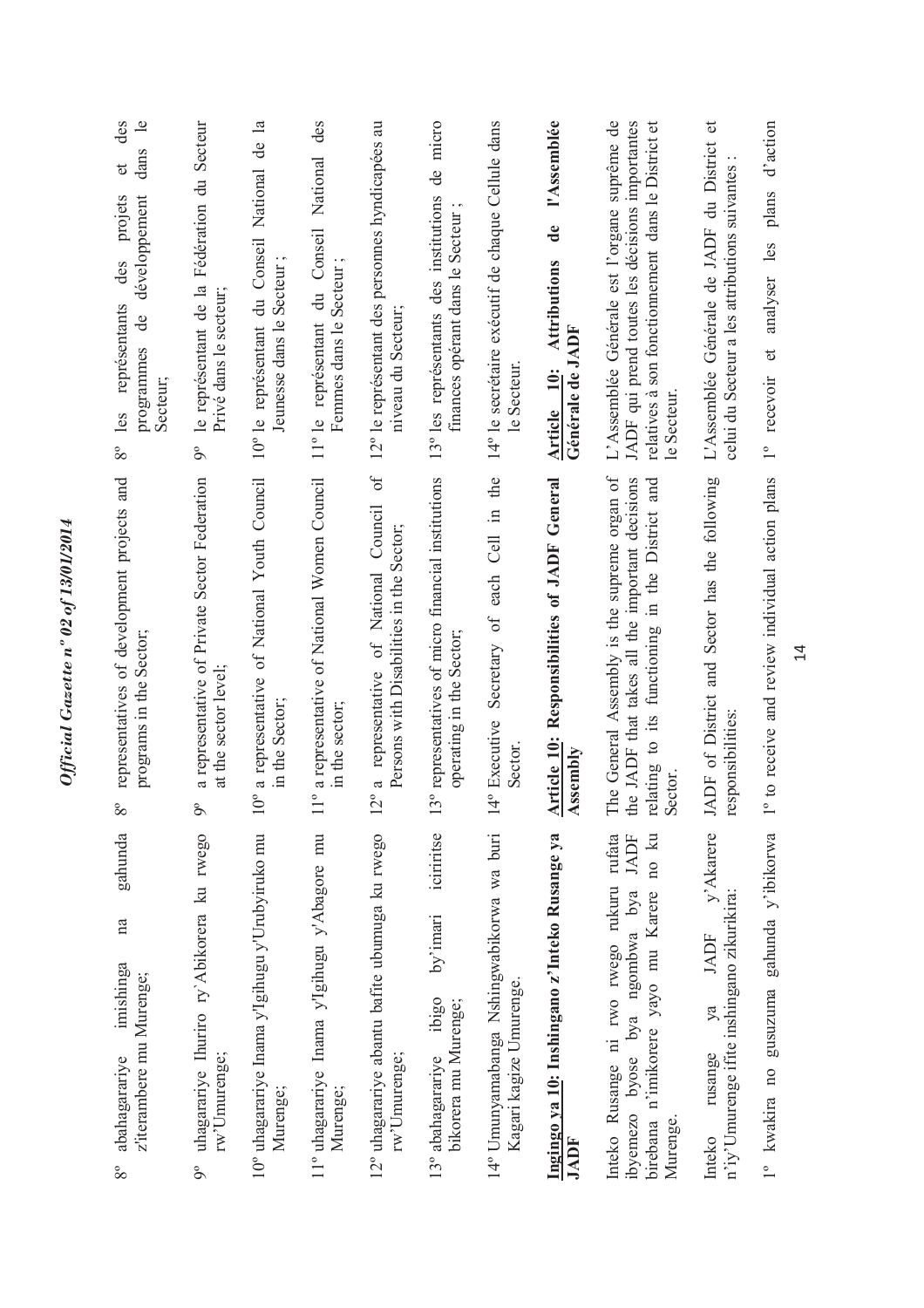| secteur ainsi que le Plan de Péveloppement<br>d'actions annuel du District ou celui de<br>conseil sur leur harmonisation avec le plan<br>individuels des membres de JADF, et donner<br>du District;                                         | mettre en place les différentes commissions<br>thématiques de JADF selon des domaines<br>spécifiques d'intervention des partenaires et<br>les priorités du développement à long terme;<br>$\overline{c}$ | adopter les règlements d'ordre intérieur de<br>JADF au niveau du District et du Secteur;<br>$3^{\circ}$                            | adopter les rapports du Comité Exécutif de<br>JADF;<br>$\frac{1}{4}$                 | d'actions annuel et le<br>approuver le plan<br>budget de JADF;<br>$5^{\circ}$ | déterminer les cotisations des membres de<br>JADF pour faciliter son fonctionnement et<br>s'entendre sur leurs modalités de payement;<br>$\delta^{\circ}$ | déterminer les indemnités des membres du<br>Comité Exécutif et des Commissions de<br>JADF pour leur faciliter le travail selon la<br>disponibilité de financement;<br>$\mathcal{L}^{\circ}$ | évaluer la mise en oeuvre des plans d'actions<br>de JADF<br>$8^{\circ}$             |
|---------------------------------------------------------------------------------------------------------------------------------------------------------------------------------------------------------------------------------------------|----------------------------------------------------------------------------------------------------------------------------------------------------------------------------------------------------------|------------------------------------------------------------------------------------------------------------------------------------|--------------------------------------------------------------------------------------|-------------------------------------------------------------------------------|-----------------------------------------------------------------------------------------------------------------------------------------------------------|---------------------------------------------------------------------------------------------------------------------------------------------------------------------------------------------|-------------------------------------------------------------------------------------|
|                                                                                                                                                                                                                                             |                                                                                                                                                                                                          |                                                                                                                                    |                                                                                      |                                                                               |                                                                                                                                                           | for<br>$\sin$<br>and                                                                                                                                                                        |                                                                                     |
| annual action plan and District Development<br>of JADF partners, and advise on how to<br>harmonize them with the District or Sector<br>Plan;                                                                                                | to set up various thematic commissions of<br>by partners and on the longterm development<br>JADF based to specific areas of intervention<br>priorities;                                                  | to approve internal rules and regulations of<br>JADF operation at the District and Sector<br>level;                                | <sup>p</sup> to approve the reports of the JADF Executive<br>Committee:              | 5° to approve the annual action plan and the<br>budget of JADF                | to determine contributions for JADF members<br>to support JADF operations and agree on the<br>modalities of their payment;                                | Committee<br>allowances<br>depending<br>members of the Executive<br><b>JADFS</b><br>determine facilitation<br>Commissions of<br>available funding;<br>$\circ$                               | the implementation of JADF<br>8° to evaluate<br>action plans                        |
| z'uko byakunganira kandi<br>bya buri mufatanyabikorwa wa JADF, no<br>y'ibikorwa<br>cyangwa<br>Gahunda<br>na<br>gahunda<br>by' Akarere<br>hamwe<br>y'Iterambere ry'Akarere;<br>na<br>kujya inama<br>iby'Umurenge<br>bikanahuzwa<br>by'umwaka | gushyiraho za Komisiyo za JADF ku bikorwa<br>burt<br>mufatanyabikorwa agiramo uruhare, ndetse<br>n'ibindi biganisha ku iterambere rirambye;<br>ibikorwa<br>hakurikijwe<br>runaka,<br>$\overline{C}$      | amategeko ngengamikorere ya<br>rw'Akarere<br>rwego<br>n'urw'Umurenge;<br>$\overline{\mathbf{z}}$<br>kwemeza<br>JADF<br>$3^{\circ}$ | Komite<br>za<br>Nshingwabikorwa za JADF;<br>raporo<br>za<br>kwemeza<br>$\frac{1}{4}$ | kwemeza gahunda y'ibikorwa by'umwaka<br>n'Ingengo y'imari bya JADF;<br>5°     | kugena imisanzu y'abafatanyabikorwa yo<br>gufasha imikorere ya JADF no kumvikana ku<br>buryo bwo kuyitanga;<br>$6^\circ$                                  | Komite<br>Nshingwabikorwa na Komisiyo za JADF mu<br>rwego rwo kuborohereza akazi hashingiwe ku<br>abagize<br>ibigenerwa<br>bushobozi buhari;<br>kugena<br>$7^{\circ}$                       | bya<br>bikorwa<br>y'ibikorwa bya JADF bihagaze.<br>mu<br>ishyirwa<br>gusuzuma<br>80 |

Official Gazette nº 02 of 13/01/2014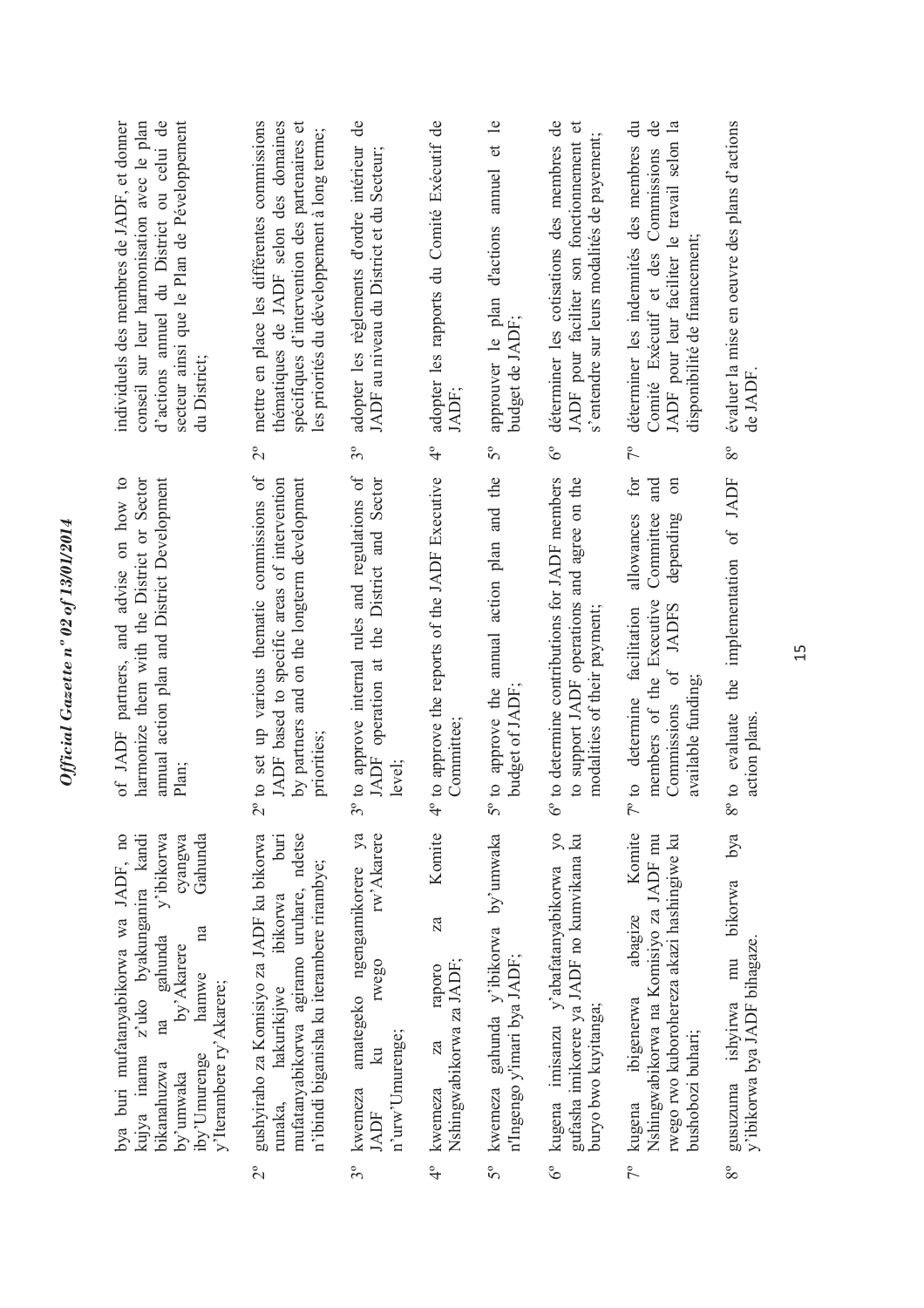| Icviciro cya 2: Komite Nshingwabikorwa<br>y'Ihuriro ya JADF                                                                                                                   | <b>Section 2: JADF Executive Committee</b>                                                                                                                               | Section 2: Comité Exécutif de JADF                                                                                                                                           |
|-------------------------------------------------------------------------------------------------------------------------------------------------------------------------------|--------------------------------------------------------------------------------------------------------------------------------------------------------------------------|------------------------------------------------------------------------------------------------------------------------------------------------------------------------------|
| Komite<br>Abagize<br>Nshingwabikorwa ya JADF<br>$\ddot{=}$<br>va<br>Ingingo                                                                                                   | Article 11: Composition of the Executive<br>Committee of JADF                                                                                                            | <b>Article 11: Composition du Comité Executif</b><br>de JADF                                                                                                                 |
| Komite Nshingwabikorwa ya JADF ku Karere no<br>ku Murenge igizwe n'aba bakurikira batorwa<br>Inteko Rusange mu bayigize:                                                      | The Executive Committee of JADF at the<br>District and Sector level is comprised of the<br>General<br>following members elected by the<br>Assembly among of its members: | Le Comité Executif de JADF au niveau du<br>District et de Secteur est composé des membres<br>suivants élus par l'Assemblée Générale parmi les<br>membres de ce dernier:      |
| 1° Perezida;                                                                                                                                                                  | 1° the Chairperson of JADF;                                                                                                                                              | 1° le Président;                                                                                                                                                             |
| Visi Perezida;<br>$\frac{1}{2}$                                                                                                                                               | the Deputy Chairperson;<br>$\frac{1}{2}$                                                                                                                                 | 2° le Vice-président;                                                                                                                                                        |
| Umubitsi;<br>$3^{\circ}$                                                                                                                                                      | the Treasurer;<br>$3^{\circ}$                                                                                                                                            | 3° le Trésorier;                                                                                                                                                             |
| Umunyamabanga;<br>$\frac{1}{4}$                                                                                                                                               | <sup>1°</sup> the Secretary;                                                                                                                                             | 4° le Secrétaire;                                                                                                                                                            |
| Abajyanama batatu (3).<br>$5^{\circ}$                                                                                                                                         | $5^{\circ}$ three (3) advisers.                                                                                                                                          | 5° trois (3). Conseillers.                                                                                                                                                   |
| batorwa<br>n'Inteko Rusange mu bafatanyabikorwa bagize<br>JADF, bagatorerwa igihe cy'imyaka ibiri (2)<br>Abagize Komite Nshingwabikorwa<br>shobora kongerwa incuro imwe gusa. | The Executive Committee members are elected<br>by general Assembly among JADF partners for<br>wo (2) years renewable only once.                                          | l'Assemblée Générale parmi les partenaires de<br>Les Membres du Comité Exécutif sont élus par<br>ans<br>de deux $(2)$<br>JADF pour un mandat<br>renouvelable une seule fois. |
| Perezida wa Komite Nshingwabikorwa ni na we<br>Perezida w'Inteko Rusange ya JADF. Iyo adahari,<br>asimburwa na Visi-Perezida.                                                 | The Executive Committee Chairperson is also<br>he Chairperson of JADF General Assembly. In<br>case of his/her absence, he/she is replaced by the<br>Vice Chairperson.    | Le Président du Comité Exécutif est également le<br>Président de l'Assemblée Générale de JADF. En<br>cas de son absence, il est remplacé par le Vice-<br>président.          |
|                                                                                                                                                                               |                                                                                                                                                                          |                                                                                                                                                                              |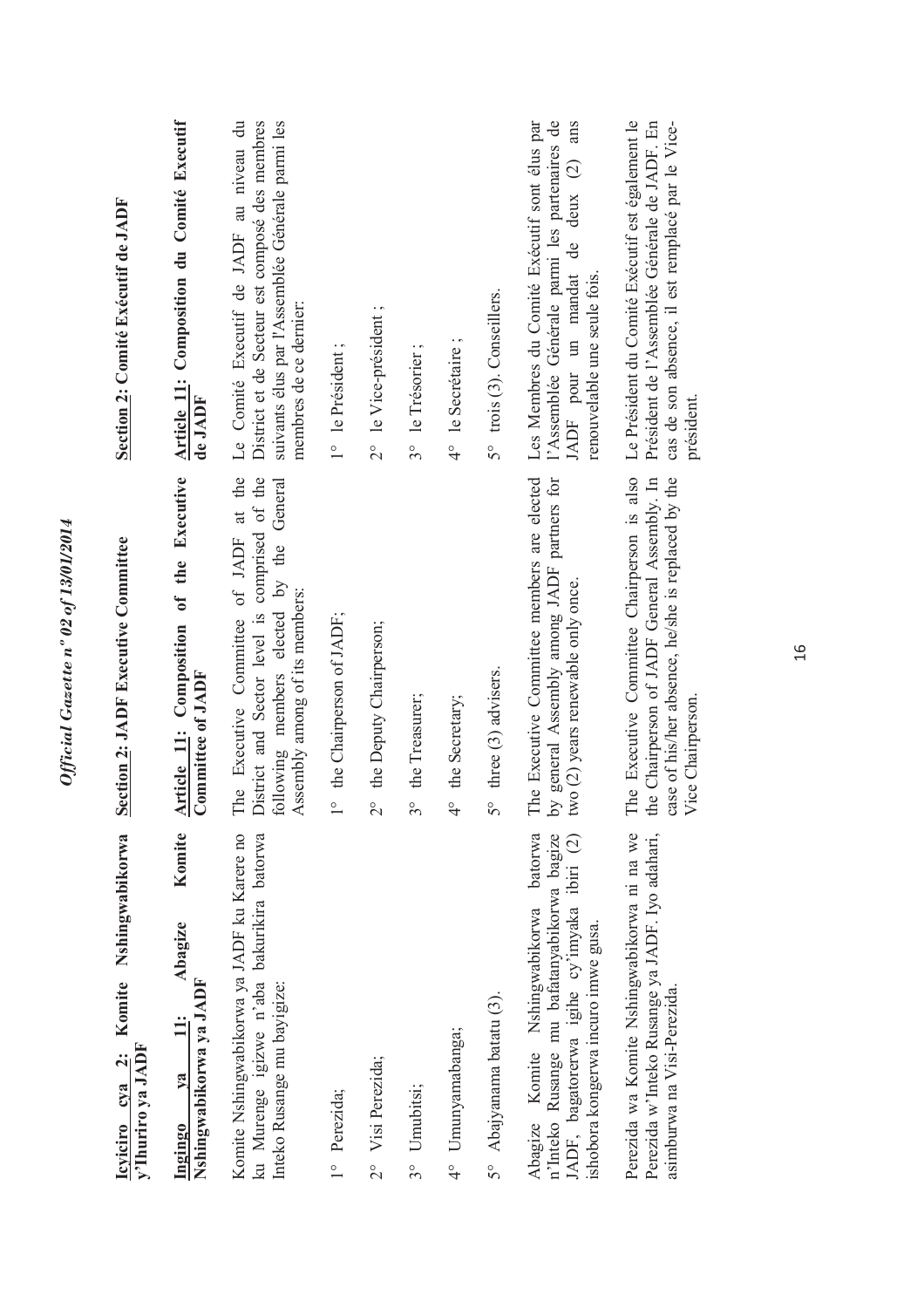|                          | Komite<br>za<br>Inshingano<br>Nshingwabikorwa ya JADF<br>12:<br><b>Article</b>                                                                                                 |             | Article 12: Responsibilities of the Executive<br>Committee of JADF                                                                                                                  |                         | Article 12: Attributions Comité Exécutif de<br>JADF                                                                                                                                             |
|--------------------------|--------------------------------------------------------------------------------------------------------------------------------------------------------------------------------|-------------|-------------------------------------------------------------------------------------------------------------------------------------------------------------------------------------|-------------------------|-------------------------------------------------------------------------------------------------------------------------------------------------------------------------------------------------|
|                          | Inshingano za Komite Nshingwabikorwa ya JADF<br>y' Akarere n'I' Umurenge ni izi zikurikira:                                                                                    |             | Responsibilities of the Executive Committee of<br>JADF at District and Sector levels are the<br>following                                                                           |                         | $\mathbf{d}\mathbf{e}$<br>Les attributions du Comité Exécutif de JADF<br>District et de Secteur sont les suivantes                                                                              |
| $\overline{\phantom{0}}$ | gushyira mu bikorwa ibyemezo n'imyanzuro<br>by'Inteko Rusange;                                                                                                                 |             | and<br>the<br>$\delta$<br>decisions<br>decisions<br>the<br>and<br>General Assembly<br>recommandations<br>implement<br>$\mathfrak{g}$                                                | $\frac{1}{1}$           | des<br>recommandations de l'Assemblée Générale;<br>décisions<br>des<br>l'exécution<br>assurer                                                                                                   |
| $\overline{C}$           | gutegura gahunda y'inama y'Inteko Rusange<br>$\mathbb{R}$<br>amabaruwa y'ubutumire<br>banyamuryango;<br>gutanga<br>$\overline{10}$                                             |             | General<br>Assembly and deliver invitation letters to<br>agenda for the<br>prepare the<br>members;<br>$\overline{c}$                                                                | $\overset{\circ}{\sim}$ | de l'Assemblée<br>Générale et assurer la distribution des lettres<br>préparer l'ordre du jour<br>d'invitation aux membres;                                                                      |
| $3^{\circ}$              | ba JADF bujuje<br>kugenzura niba abafatanyabikorwa basabye<br>kuba abanyamuryango<br>ibyangombwa bisabwa;                                                                      |             | that<br>the<br>applied for JADF membership fulfill<br>to ensure all development partners<br>requirements;                                                                           | $\int_{0}^{\infty}$     | de<br>développement ayant demandé l'adhesion au<br>JADF remplissent les conditions requises;<br>acteurs<br>les<br>tous<br>que<br>verifier                                                       |
| $\overset{\circ}{4}$     | gahunda<br>y'ibikorwa by'umwaka n'ingengo y'imari bya<br>Rusange<br>JADF no kubishyikiriza Inteko<br>gutegura no guhuriza hamwe<br>kugira ngo ibyemeze;                        |             | Annual<br>them to<br>action plan and budget and submit<br>prepare and consolidate JADF<br>the General Assembly for approval;<br>$\overline{c}$                                      | $\frac{1}{4}$           | préparer et consolider le plan d'actions et le<br>$\tilde{\sigma}$<br>budget annuels de JADF et les soumettre<br>l'Assemblée Générale pour approbation;                                         |
| 50                       | kugenzura ko gahunda y'ibikorwa bya buri<br>kugera ku ntego na gahunda z'iterambere<br>JADF ifasha<br>mufatanyabikorwa wa<br>by' Akarere;                                      | $5^{\circ}$ | to the<br>to ensure individual action plans for JADF<br>objectives of District<br>development partners contribute<br>the<br>Development Plans;<br>realization of                    | $5^{\circ}$             | s'assurer que les plans d'activités individuels<br>$\mathbb{E}$<br>de<br>des partenaires de JADF contribuent à<br>Plan<br>$\ddot{a}$<br>réalisation des objectifs<br>Développement du District; |
| $\delta^{\circ}$         | guteza imbere umuco wo kujya inama hagati<br>y'inzego z'ubuyobozi bw'Akarere, abikorera<br>n'abahagarariye abaturage mu rwego rwo<br>gutegura gahunda z'iterambere ry'Akarere; |             | process among<br>District authorities, private sector and citizen<br>representatives during preparation of District<br>promote consultative<br>Development Plans;<br>$\overline{c}$ | $\delta^{\circ}$        | promouvoir la concertation entre les acteurs<br>de la population lors de la préparation des<br>du secteur public et privé et les représentants<br>Plans de Développement du District            |
| $7^{\circ}$              | w'amategeko<br>ngengamikorere agomba gushyikirizwa Inteko<br>umushinga<br>gutegura                                                                                             |             | and<br>submit them to the General Assembly for<br>to draft internal rules and regulations                                                                                           | $\frac{1}{2}$           | préparer le projet de règlement d'ordre<br>intérieur à soumettre à l'Assemblée Générale                                                                                                         |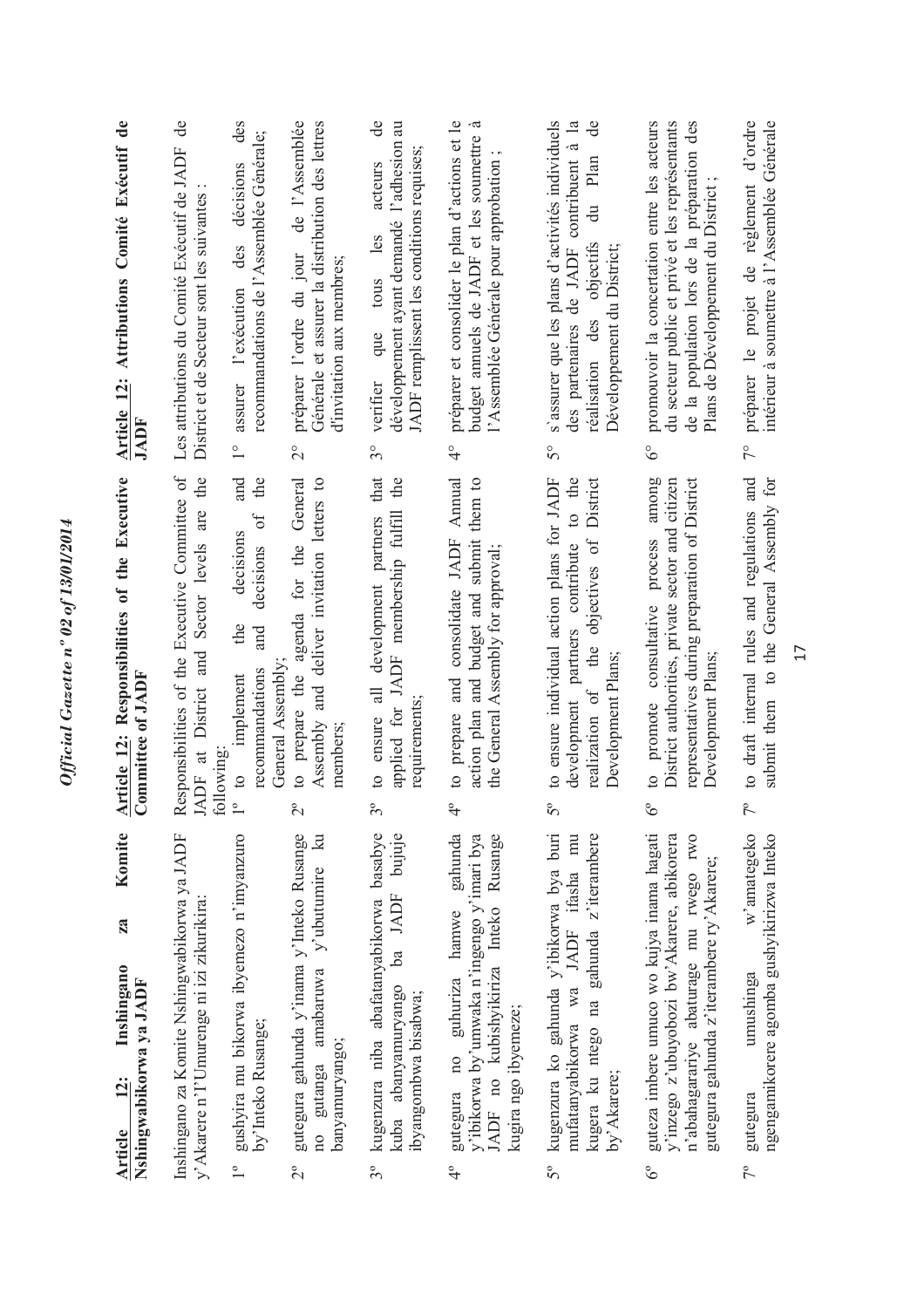| pour approbation;           | assurer une bonne gestion des resources et<br>patrimoine utilsées par JADF;<br>$8^{\circ}$ | preparer les divers rapports nécessaires;<br>$\delta$     | par<br>confiée<br>10° remplir toute autre tâche lui<br>l'Assemblée Générale.<br>$\overline{S}$ | Section 3: Secrétariat de JADF         | $\ddot{\mathbf{e}}$<br>Secrétariat<br>Article 13:Composition du<br>JADF | Le Secrétariat de JADF est composé d'un ou de<br>$\mathbf{a}$<br>đ<br>besoins<br>selon les<br>disponibilité des ressources.<br>plusieurs agents<br>more<br>and | $\ddot{\mathbf{d}}$ e<br>Secrétariat<br>$\ddot{a}$<br><b>Attributions</b><br>Article 14:<br>JADF<br><b>JADF</b> | La gestion et le suivi des activités quotidiennes<br>de JADF sont assurés par son Secrétariat.<br>its                      | $\ddot{a}$<br>Les attributions du Secrétariat de JADF<br>District et de Secteur sont les suivantes:              | au Plan de<br>consolider les plans d'actions des partenaires<br>et s'assurer qu'ils se réfèrent<br>Développement du District;<br>$\frac{1}{1}$                   | des<br>faire le suivi de la mise en œuvre<br>activités de JADF;<br>$\frac{1}{2}$                     |
|-----------------------------|--------------------------------------------------------------------------------------------|-----------------------------------------------------------|------------------------------------------------------------------------------------------------|----------------------------------------|-------------------------------------------------------------------------|----------------------------------------------------------------------------------------------------------------------------------------------------------------|-----------------------------------------------------------------------------------------------------------------|----------------------------------------------------------------------------------------------------------------------------|------------------------------------------------------------------------------------------------------------------|------------------------------------------------------------------------------------------------------------------------------------------------------------------|------------------------------------------------------------------------------------------------------|
| approval;                   | to ensure proper management of resources<br>and property utilized by JADF;<br>$8^{\circ}$  | to prepare various reports that are required;<br>$\delta$ | 0° to perform any other duty assigned to it<br>the General Assembly                            | <b>Section 3: JADF Secretariat</b>     | <b>Article 13: Composition of JADF Secretariat</b>                      | need<br>$\overline{0}$<br>one<br>the<br>has<br>$\overline{\mathrm{m}}$<br>Secretariat<br>availability of resources.<br>depending<br>The JADF<br>esovolqme      | $\mathfrak{h}$<br>Responsibilities<br>$\frac{4}{3}$<br>Secretariat<br><b>Article</b>                            | The day-to- day management and monitoring of<br>$\tilde{\mathcal{S}}$<br>out<br>carried<br>are<br>operations<br><b>ADF</b> | The responsibilities of JADF Secretariat at the<br>District and sector levels are the following:<br>secretariat. | partners and ensure they relate to District<br>to consolidate the action plans of JADF<br>Development Plan;<br>$\circ$                                           | to monitor the implementation of JADF<br>activities;<br>$\overset{\circ}{\sim}$                      |
| Rusange kugira ngo iyemeze; | gucunga neza imari n'umutungo bikoreshwa<br>na JADF;<br>$8^{\circ}$                        | gukora raporo zitandukanye za ngombwa;<br>$\delta$        | n'Inteko<br>yasabwa<br>cyose<br>ikindi<br>Rusange.<br>$10^{\circ}$ gukora                      | Icyikiro cya 3: Ubunyamabanga bwa JADF | Ingingo ya 13: Abagize Ubunyamabanga bwa<br>JADF                        | Ubunyamabanga bwa JADF bugizwe n'umukozi<br>n'ibikenewe<br>benshi bitewe<br>cyangwa<br>n'amikoro ahari.<br>umwe                                                | Ingingo ya 14: Inshingano z'Ubunyamabanga<br>bwa JADF                                                           | Imicungire n'ikurikiranabikorwa bya buri munsi<br>bya JADF bushinzwe Ubunyamabanga byayo.                                  | $\mathbb{R}$<br>Inshingano z'Ubunyamabanga bwa JADF<br>Karere no ku Murenge ni izi zikurikira:                   | z'ibikorwa<br>z'abafatanyabikorwa no kureba ko zifitanye<br>isano na Gahunda y'Iterambere ry'Akarere;<br>gahunda<br>hamwe za<br>guhuriza<br>$\frac{1}{\sqrt{2}}$ | rya<br>bikorwa<br>gahunda z'ibikorwa bya JADF;<br>mu<br>gukurikirana ishyirwa<br>$\overline{\Omega}$ |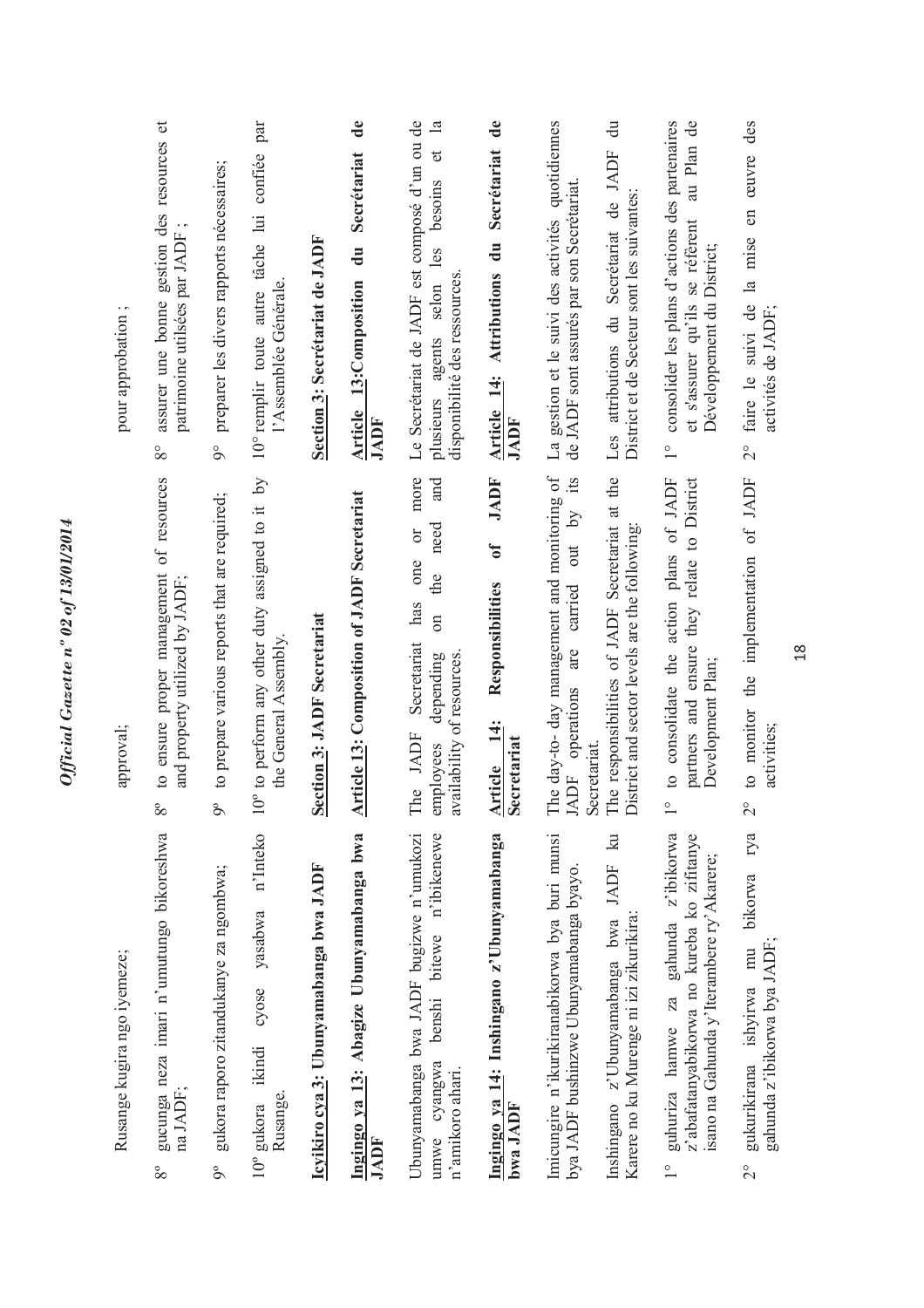| gufatanya na Komite Nshingwabikorwa ya<br>JADF mu gutegura inama za JADF;<br>$\sim$                                                         |                       | to work with JADF Executive<br>organizing meetings of JADF<br>$\approx$                                                                   | Committee in             | dans<br>assister le Comité Exécutif de JADF<br>l'organisation des réunions de JADF;<br>$3^{\circ}$                                                                            |
|---------------------------------------------------------------------------------------------------------------------------------------------|-----------------------|-------------------------------------------------------------------------------------------------------------------------------------------|--------------------------|-------------------------------------------------------------------------------------------------------------------------------------------------------------------------------|
| by'ubukangurambaga<br>kumenyekanisha ibikorwa<br>ibikorwa<br>bigamije<br>gutegura<br>JADF;<br>$\frac{1}{4}$                                 | bya                   | to organise awareness campaigns to inform<br>the public about JADF activities;<br>$\overset{\circ}{\tau}$                                 |                          | organiser les campagnes de sensibilisation<br>pour informer le public sur les activités de<br>JADF;<br>$\frac{1}{4}$                                                          |
| gutegura raporo z'ibikorwa no kuzitanga ku<br>gihe;<br>$\circ$<br>$\overline{5}$                                                            |                       | to prepare and submit timely reports<br>$\frac{1}{2}$                                                                                     |                          | .ದ<br>soumettre<br>les rapports et les<br>préparer<br>temps;<br>$\mathcal{S}^{\circ}$                                                                                         |
| gucunga imari n'umutungo no gutegura<br>raporo z'igihembwe ku ikoreshwa ryabyo;<br>$\delta^{\circ}$                                         | Za                    | to ensure proper management of finances and<br>prepare quarterly financial reports;<br>ಲ                                                  |                          | gestion efficace et efficiente des<br>ressources financières et préparer les rapports<br>financiers trimestriels<br>assurer la<br>$\delta^{\circ}$                            |
| gukorana n'Akarere n'Umurenge mu gutegura<br>imishinga igamije guteza imbere JADF kugira<br>ngo ishyikirizwe abaterakunga;<br>$\frac{1}{2}$ |                       | and<br>submitted to partners for funding<br>with the District<br>authorities in preparation of<br>work<br>$\overline{c}$<br>$\frac{1}{2}$ | Sector<br>projects to be | préparer et élaborer, en collaboration avec le<br>aux<br>soumettre<br>partenaires pour le financement;<br>$\tilde{\sigma}$<br>des projets<br>District,<br>$\tilde{7}^{\circ}$ |
| gukora indi mirimo yasabwa<br>cyangwa<br>Nshingwabikorwa<br>Rusange.<br>$8^{\circ}$                                                         | na Komite<br>n'Inteko | to perform any other duties assigned by<br>Executive Committee or General Assembly.<br>$\infty$                                           |                          | remplir toutes autres tâches lui assignées par<br>le Comité Exécutif<br>$8^{\circ}$                                                                                           |
| UMUTWE WA III: IMIKORERE Y'INZEGO<br>ZA JADF                                                                                                |                       | CHAPTER III: FUNCTIONING OF JADF<br>ORGANS                                                                                                |                          | CHAPITRE III : FONCTIONNEMENT DES<br><b>ORGANES DE JADF</b>                                                                                                                   |
| Imikorere<br>mbere:<br>cya<br>Rusange<br><b>Icyiciro</b>                                                                                    | y'Inteko              | the<br>$\mathfrak{b}$<br>Functioning<br><b>Section One:</b><br>Assembly                                                                   | General                  | $\mathbf{d}\mathbf{e}$<br>Fonctionnment<br>l'Assemblée Générale<br>première:<br><b>Section</b>                                                                                |
| Ingingo ya 15: Inama z'Inteko Rusange                                                                                                       |                       | Article 15: Meetings of the General Assembly                                                                                              |                          | Article 15: Réunions de l'Assemblée Générale                                                                                                                                  |
| zisanzwe z'Inteko Rusange zitumizwa<br>kabiri mu mwaka n'igihe cyose bibaye ngombwa<br>Inama                                                |                       | The ordinary meetings of the General Assembly<br>shall be convened twice a year and whenever it is<br>considered necessary                |                          | Les réunions ordinaires de l'Assemblée Générale<br>se tiennent deux fois par an et autant de fois que<br>de besoin                                                            |
| Buri munyamuryango agomba kwitabira inama<br>z'Inteko Rusange, ariko iyo umuntu atabashije                                                  |                       | Every member must attend meetings of the<br>case of absence,<br>and in<br>General Assembly,                                               |                          | Chaque membre doit participer aux réunions de<br>cas<br>en<br>mais<br>Générale,<br>l'Assemblée                                                                                |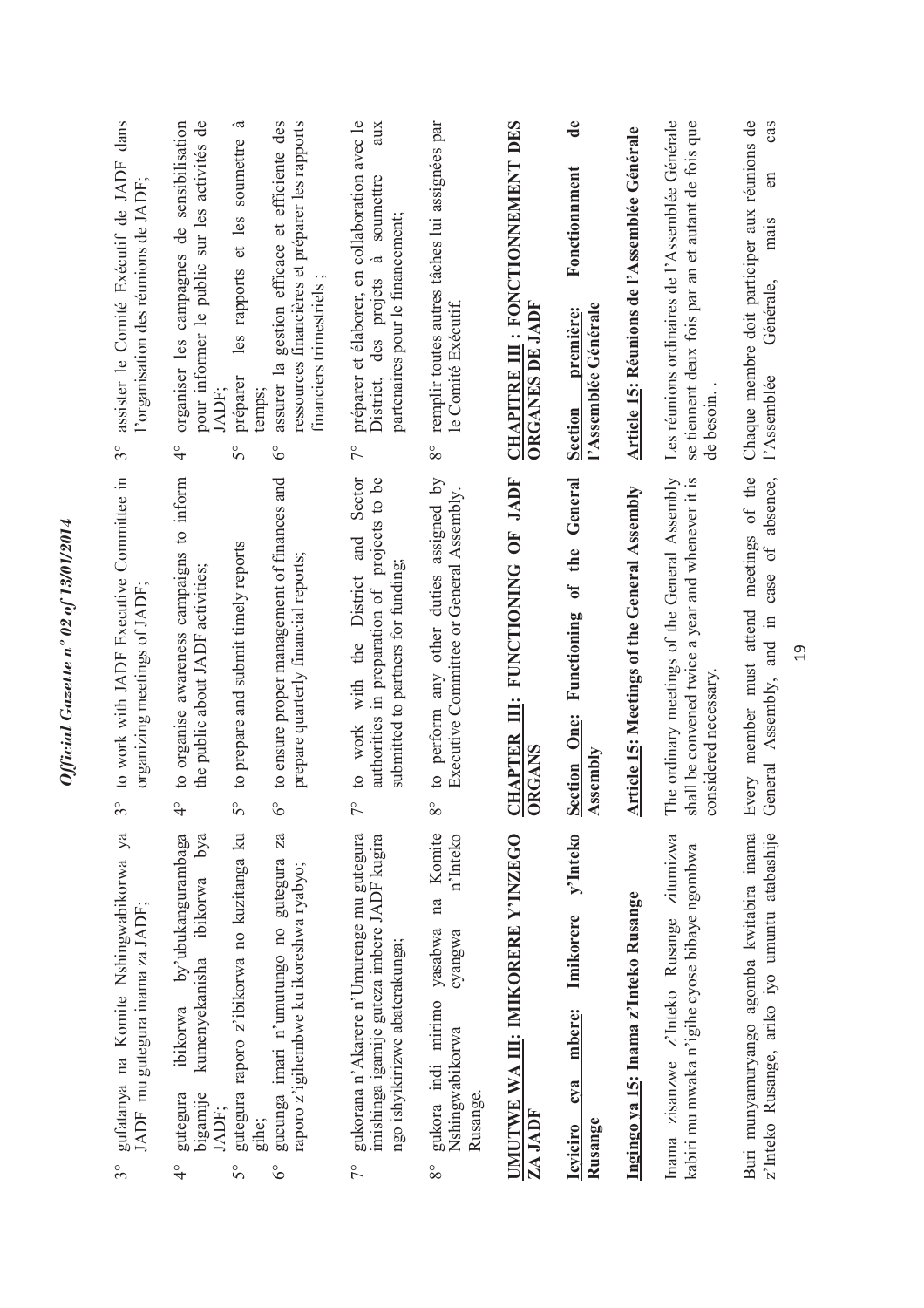| kuza kubera impamvu, abimenyesha Perezida<br>nibura iminsi itatu (3) mbere y'umunsi w'inama                                                                                                                                                                                                                                                                  | she shall communicate to the Chairperson<br>within at least three (3) days before the meeting<br>is held<br>he                                                                                                                                                                                                                    | d'empêchement, il n'en informe le Président au<br>moins trois $(3)$ jours avant la tenue de la<br>réunion;                                                                                                                                                                                                                             |
|--------------------------------------------------------------------------------------------------------------------------------------------------------------------------------------------------------------------------------------------------------------------------------------------------------------------------------------------------------------|-----------------------------------------------------------------------------------------------------------------------------------------------------------------------------------------------------------------------------------------------------------------------------------------------------------------------------------|----------------------------------------------------------------------------------------------------------------------------------------------------------------------------------------------------------------------------------------------------------------------------------------------------------------------------------------|
| Inama zidasanzwe zishobora gutumizwa kugira<br>ngo zige ku bibazo byihutirwa, ariko ntizishobora<br>kurenga enye (4) mu mwaka.                                                                                                                                                                                                                               | convened to<br>they cannot<br>Extraordinary meetings may be<br>address urgent issues; however<br>exceed four (4) sessions in a year.                                                                                                                                                                                              | être<br>également convoquées pour des affaires urgentes,<br>mais elles ne peuvent pas dépasser quatre (4)<br>peuvent<br>Les réunions extraordinaires<br>sessions par an                                                                                                                                                                |
| Ngombwa<br>Ingingo ya 16: Umubare wa<br>kugirango Inteko Rusange iterane                                                                                                                                                                                                                                                                                     | <b>Article 16: Quorum for General Assembly</b><br>meetings                                                                                                                                                                                                                                                                        | l'Assemblée<br>pour<br>Quorum<br>Article 16:<br>Générale                                                                                                                                                                                                                                                                               |
| mu buryo bwemewe n'amategeko,<br>utabonetse, inama irasubikwa igakorwa mu gihe<br>by'abagize JADF. Iyo umubare wa ngombwa<br>cy'iminsi icumi (10) ikurikiraho kandi ibyemezo<br>agaciro hatitawe ku mubare<br>Kugira ngo inama y'Inteko Rusange ya JADF<br>hagomba kuba hari nibura bibiri bya gatatu (2/3)<br>bifashwe bigira<br>w'abayitabiriye<br>iterane | convenes when at least two third (2/3) of<br>The General Assembly of JADF legitimately<br>members of JADF are present. In case the<br>quorum is not attained, the meeting shall be<br>postponed and convened later within the next ten<br>(10) days and the resolutions taken are binding<br>irrespective of the members present. | reunit<br>valables quel que soit le nombre des membres<br>valablement lorsque deux tiers $(2/3)$ de membres<br>de JADF sont présents. Faute du quorum requis,<br>(10) jours qui suivent et les décisions prises sont<br>la réunion est reportée pour se tenir dans les dix<br><b>Se</b><br>JADF<br>Générale<br>L'Assemblée<br>présents |
| Ingingo ya 17: Ifatwa ry'Ibyemezo                                                                                                                                                                                                                                                                                                                            | <b>Article 17: Taking Decisions</b>                                                                                                                                                                                                                                                                                               | Article 17: Prise de Décisions                                                                                                                                                                                                                                                                                                         |
| Inteko Rusange ifata ibyemezo ku bwumvikane<br>busesuye bw'abitabiriye inama. Iyo bidashobotse,<br>ibyemezo bifatwa ku bwiganze burunduye<br>bw'amajwi y'abari mu nama.                                                                                                                                                                                      | The General Assembly shall take decisions by<br>consensus of its members present. Failure to<br>reach the consensus, decisions are taken by<br>absolute majority of votes cast by its members<br>present                                                                                                                          | consensus des membres présents. A défaut du<br>consensus, les décisions sont prises à la majorité<br>L'Assemblée Générale prend ses décisions par<br>absolue des membres présents.                                                                                                                                                     |
| Imyanzuro yafashwe n'Inteko Rusange za JADF<br>y'Akarere n'iy'Umurenge ishyikirizwa Inama<br>Njyanama y'Akarere n'iy'Umurenge kugira ngo<br>zimenyeshwe ibyemejwe kandi zifate ingamba ku<br>cyakorwa.                                                                                                                                                       | The resolutions adopted by the District and<br>Sector JADF General Assembly are submitted to<br>the District and Sector Councils respectively, for<br>information and consideration.                                                                                                                                              | respectivement soumises au Conseil Consultatif<br>Les résolutions issues des assemblées générales<br>de JADF dans le District et Secteur sont<br>du District et du Secteur pour information et<br>considération.                                                                                                                       |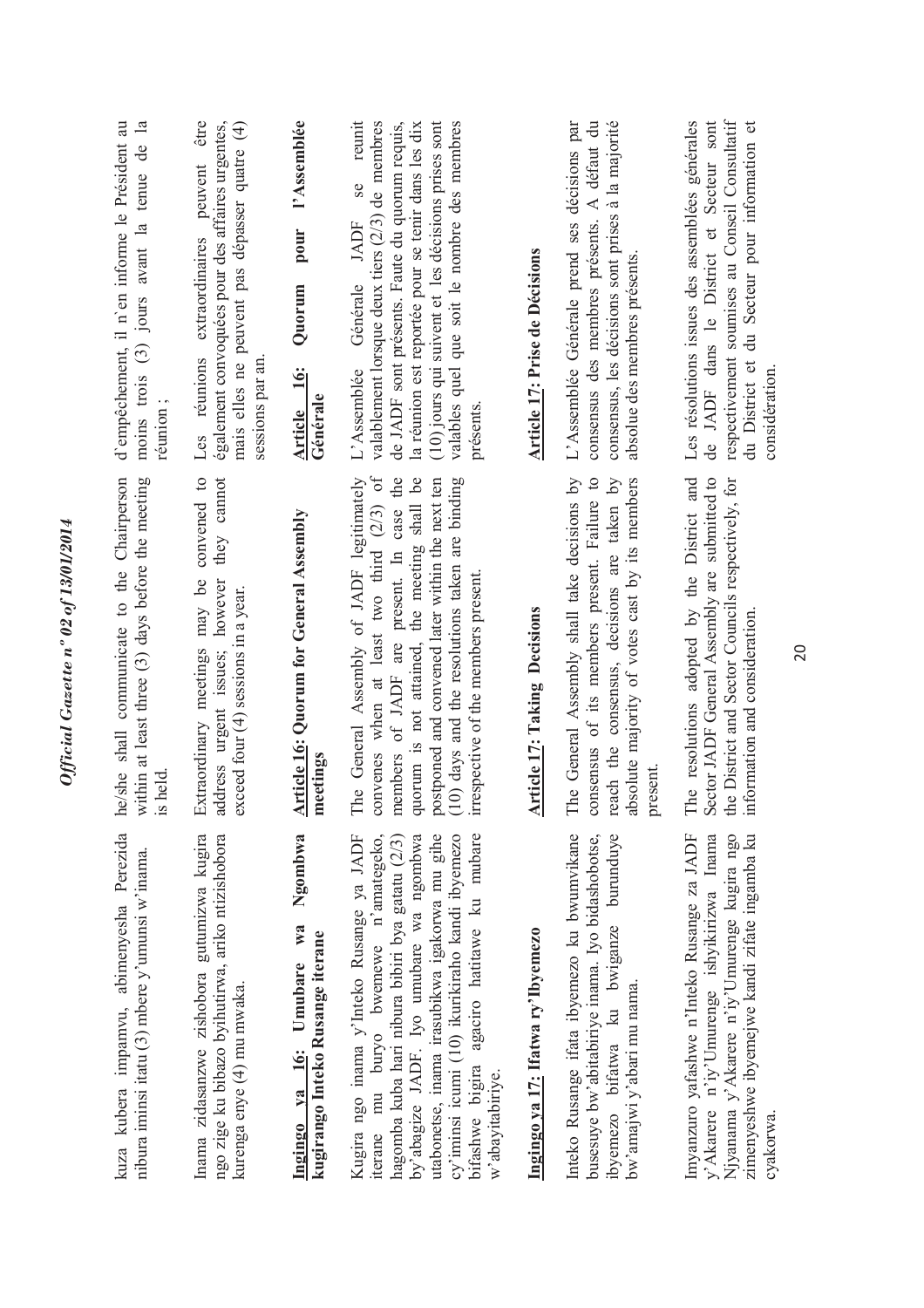| gahunda<br>rya<br>Itangwa<br><u>18:</u><br>$1$<br>Ingingo                                                                                                                                                                                                                                                                     | Article 18: Submission of action plan, budget<br>and report                                                                                                                                                                                 | Article 18: Soumission du plan d'action, du                                                                                                                                                                                                                                                                                |
|-------------------------------------------------------------------------------------------------------------------------------------------------------------------------------------------------------------------------------------------------------------------------------------------------------------------------------|---------------------------------------------------------------------------------------------------------------------------------------------------------------------------------------------------------------------------------------------|----------------------------------------------------------------------------------------------------------------------------------------------------------------------------------------------------------------------------------------------------------------------------------------------------------------------------|
| Buri wese mu bagize JADF ashyikiriza Komite<br>by'umwaka, ingengo y'imari hamwe na raporo<br>y'ibikorwa<br>y'ibikorwa, ingengo y'imari na raporo<br>y'igihembwe y'uko ibikorwa bihagaze.<br>gahunda<br>Nshingwabikorwa                                                                                                        | Every member of JADF submits to the Executive<br>and<br>Committee annual action plan, budget<br>quarterly progress report.                                                                                                                  | au Comité<br>sur l'état<br>son budget<br>Chaque membre de JADF soumet<br>Exécutif, son plan d'action annuel,<br>ainsi que le rapport trimestriel<br>d'avancée de ses activités.<br>budget et du rapport                                                                                                                    |
| by'abafatanyabikorwa<br>zigomba kwita ku bikubiye mu Igenamigambi<br>z'ibikorwa<br>ry'Iterambere ry'Akarere.<br>Gahunda                                                                                                                                                                                                       | take into consideration targets of the District<br>Action Plans for the development partners shall<br>Development Plan.                                                                                                                     | Les plans d'actions des partenaires de JADF<br>doivent prendre en considération les objectifs des<br>Plans de Développement du District.                                                                                                                                                                                   |
| Ingingo ya 19: Ishyirwaho rya Komite zihariye<br>za JADF                                                                                                                                                                                                                                                                      | thematic<br>JADF<br>$\mathbf{u}$<br>Setting<br>Commissions<br>Article 19:                                                                                                                                                                   | Comités<br>des<br>place<br>Article 19: Mise en<br>thématiques de JADF                                                                                                                                                                                                                                                      |
| Inteko Rusange ya JADF ishyiraho Komite<br>zihariye ku rwego rw'Akarere n'urw' Umurenge<br>mu<br>abafatanyabikorwa<br>gusuzuma ibikorwa bya<br>JADF. Komite zishyirwaho hakurikijwe ibikorwa<br>kugira ngo zifashe mu igenamigambi,<br>$\overline{\text{K}}$<br>gukurikirana no mu<br>byihariye bikeneye<br>bagiramo uruhare. | General Assembly sets up thematic Commissions<br>The Commissions are based on specific activities<br>at the District and Sector level for planning,<br>monitoring and evaluation of JADF activities.<br>requiring intervention of partners. | Thématiques au niveau du District et du Secteur<br>l'évaluation des activités de JADF. Ces Comités<br>L'Assemblé Générale met en place les Comités<br>pour aider dans la planification, le suivi et<br>sont mis en place suivant des activités<br>demandent l'intervention des<br>$\ddot{a}$<br>spécifiques<br>partenaires |
| Icyiciro cya 2: Komite Nshingwabikorwa                                                                                                                                                                                                                                                                                        | Section 2: Executive Committee                                                                                                                                                                                                              | <b>Section 2: Comité Exécutif</b>                                                                                                                                                                                                                                                                                          |
| Komite<br>za<br>Inama<br>20:<br>Nshingwabikorwa<br>$1$<br>Ingingo                                                                                                                                                                                                                                                             | Executive<br>the<br>$\mathbf{a}^2$<br>Meetings<br>Article 20:<br>Committee                                                                                                                                                                  | <b>Article 20: Réunions du Comité Exécutif</b>                                                                                                                                                                                                                                                                             |
| Perezida, kandi ibyemezo bifatwa ku bwumvikane<br>iterana<br>rimwe mu gihembwe n'igihe cyose bibaye<br>ngombwa. Inama itumizwa kandi ikayoborwa na<br>ya Komite Nshingwabikorwa<br>busesuye.<br>Inama                                                                                                                         | necessary. It is convened and chaired by the<br>Chairperson, and the decisions are taken by<br>The Executive Committee meeting is convened<br>whenever it is considered<br>quarterly and<br>consensus.                                      | se tient<br>Elle est convoquée et présidée par le Président et<br>trimestriellement et chaque fois que de besoin.<br>La réunion du Comité Exécutif<br>les décisions sont prises par consensus.                                                                                                                             |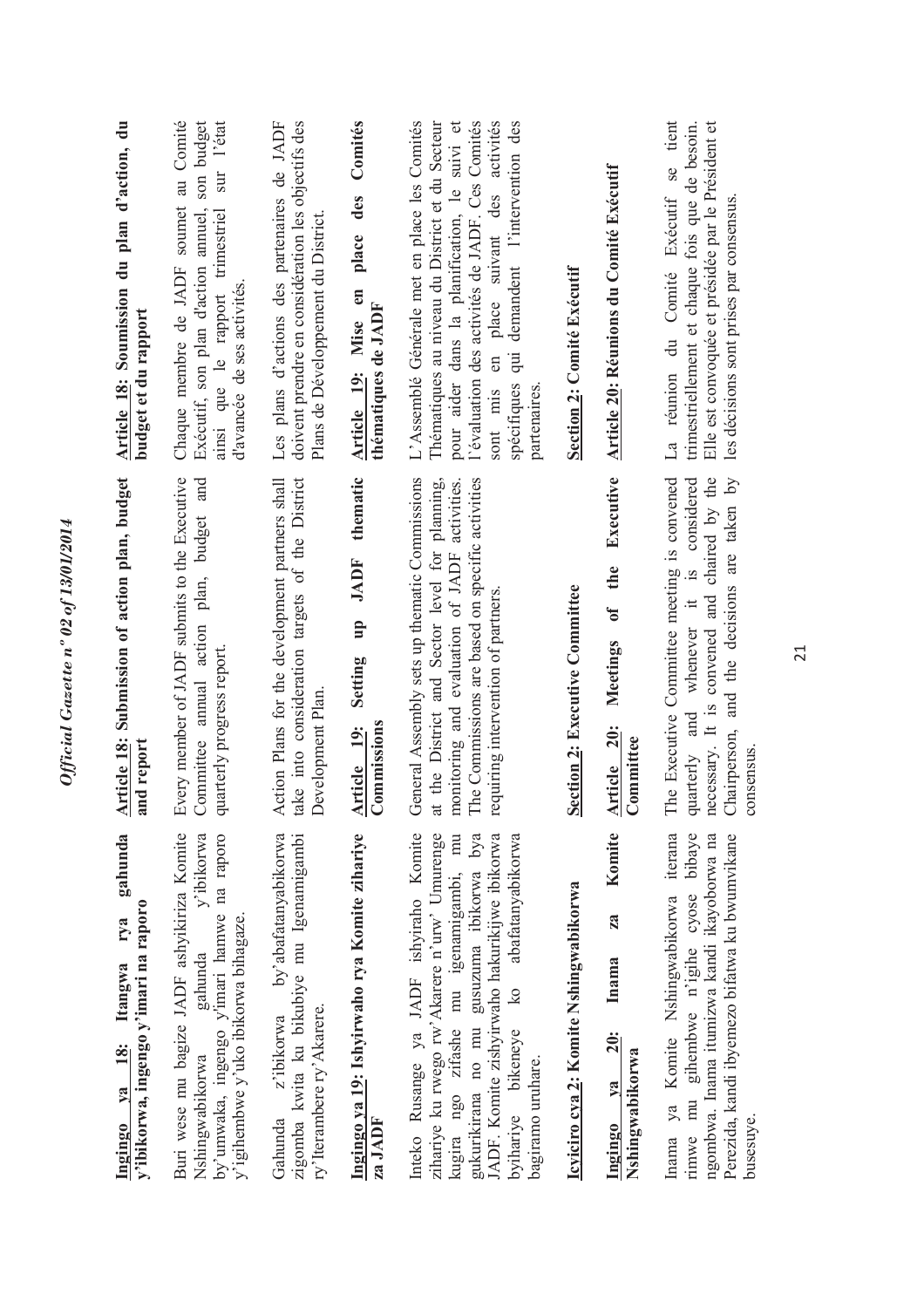| Umwanditsi wa Komite Nshingwabikorwa ni we<br>ukora inyandikomvugo y'inama z'Inteko Rusange<br>n'iza Komite Nshingwabikorwa.                    | takes<br>minutes for both the General Assembly and<br>Executive Committee<br>Executive Committee meetings<br>Secretary of the                           | du Comité Exécutif prend les<br>comptes-rendus des réunions de l'Assemblée<br>Générale et celles du Comité Exécutif.<br>Secrétaire<br>Le                                                             |
|-------------------------------------------------------------------------------------------------------------------------------------------------|---------------------------------------------------------------------------------------------------------------------------------------------------------|------------------------------------------------------------------------------------------------------------------------------------------------------------------------------------------------------|
| Icyiciro cya 3: Ubunyamabanga                                                                                                                   | Section 3: Secretariat                                                                                                                                  | <b>Section 3: Secrétariat</b>                                                                                                                                                                        |
| Article 21: Imikorere y'Ubunyamabanga                                                                                                           | <b>Article 21:</b> Functioning of the Secretariat                                                                                                       | <b>Article 21: Fonctionnement de Secrétariat</b>                                                                                                                                                     |
| Ubunyamabanga Nshingwabikorwa bwa JADF<br>bukorera ku rwego rw'Akarere n'urw'Umurenge<br>mu nyubako z'ubuyobozi bw'izo nzego.                   | JADF Secretariat shall operate at the District and<br>Sector levels, in their respective premises.                                                      | $\ddot{a}$<br>bâtiments<br>siège<br>Le Secrétariat de JADF opère au<br>leurs<br>dans<br>Secteur<br>$\sigma$<br>respectifs<br>District                                                                |
| Umunyamabanga wa JADF ku Karere ari ku<br>rwego rw'Umuyobozi, naho uw'Umurenge<br>n'abandi bakozi ba JADF bari ku rwego rwa<br>"Professionnel". | The JADF Secretary at the District level is at the<br>rank of a Director whereas at Sector level and<br>other staff are at the rank of a "professional" | Le Secrétaire de JADF au niveau de District est<br>au rang de Directeur, tandis que celui du niveau<br>de Secteur et les autres membres du personnel<br>sont dans la catégorie de « professionnel ». |
| bushobora<br>kunganirwa n'abandi bakozi b'abatekinisiye bo ku<br>JADF<br>bwa<br>Karere no ku Murenge.<br>Ubunyamabanga                          | other<br>$\overline{5}$<br>assisted<br>District and Sector technical staff.<br>Secretariat may be<br>JADF                                               | Secrétariat de JADF peut être assité par<br>d'autres professionnels du District et du Secteur.<br>$\overline{\mathbb{L}}$                                                                            |
| bahembwa<br>amafaranga ava ku ngengo y'imari yagenewe<br>Abakozi bo mu bunyamabanga<br>JADF.                                                    | Salaries and wages of the JADF Secretariat are<br>paid from JADF budget line                                                                            | sur<br>Le personnel du secrétariat est pris en charge<br>la ligne budgetaire de JADF                                                                                                                 |
| <b>IHUZABIKORWA BYA JADF KU RWEGO</b><br>UMUTWE WA IV: URWEGO RUSHINZWE<br>RW'IGHUGU N'INAMA YA JADF KU<br>RWEGO RW'IGIHUGU                     | CHAPTER IY: JADF COORDINATION AT<br><b>JADF</b><br>ATIONAL STEERING COMMITTEE<br><b>AND</b><br>LEVEL<br><b>NATIONAL</b><br>Z                            | <b>CHAPITRE IV: COORDINATION DU JADF</b><br>AU NIVEAU NATIONAL ET LE COMITÉ<br>NATIONALE DU PILOTAGE DU JADF                                                                                         |
| rushinzwe<br>Ihuzabikorwa bya JADF ku rwego rw'lgihugu<br>Urwego<br><b>22:</b><br>$\mathbf{v}$ a<br><b>Ingingo</b>                              | Article 22: JADF coordination at National<br>level                                                                                                      | Article 22: Coordination de JADF au niveau<br>National                                                                                                                                               |
| Ikigo cy'lgihugu gishinzwe Imiyoborere (RGB)                                                                                                    | (RGB)<br><b>Board</b><br>Governance<br>Rwanda<br>The                                                                                                    | L'Office Rwandais de la Gouvernance (RGB)                                                                                                                                                            |
|                                                                                                                                                 | 22                                                                                                                                                      |                                                                                                                                                                                                      |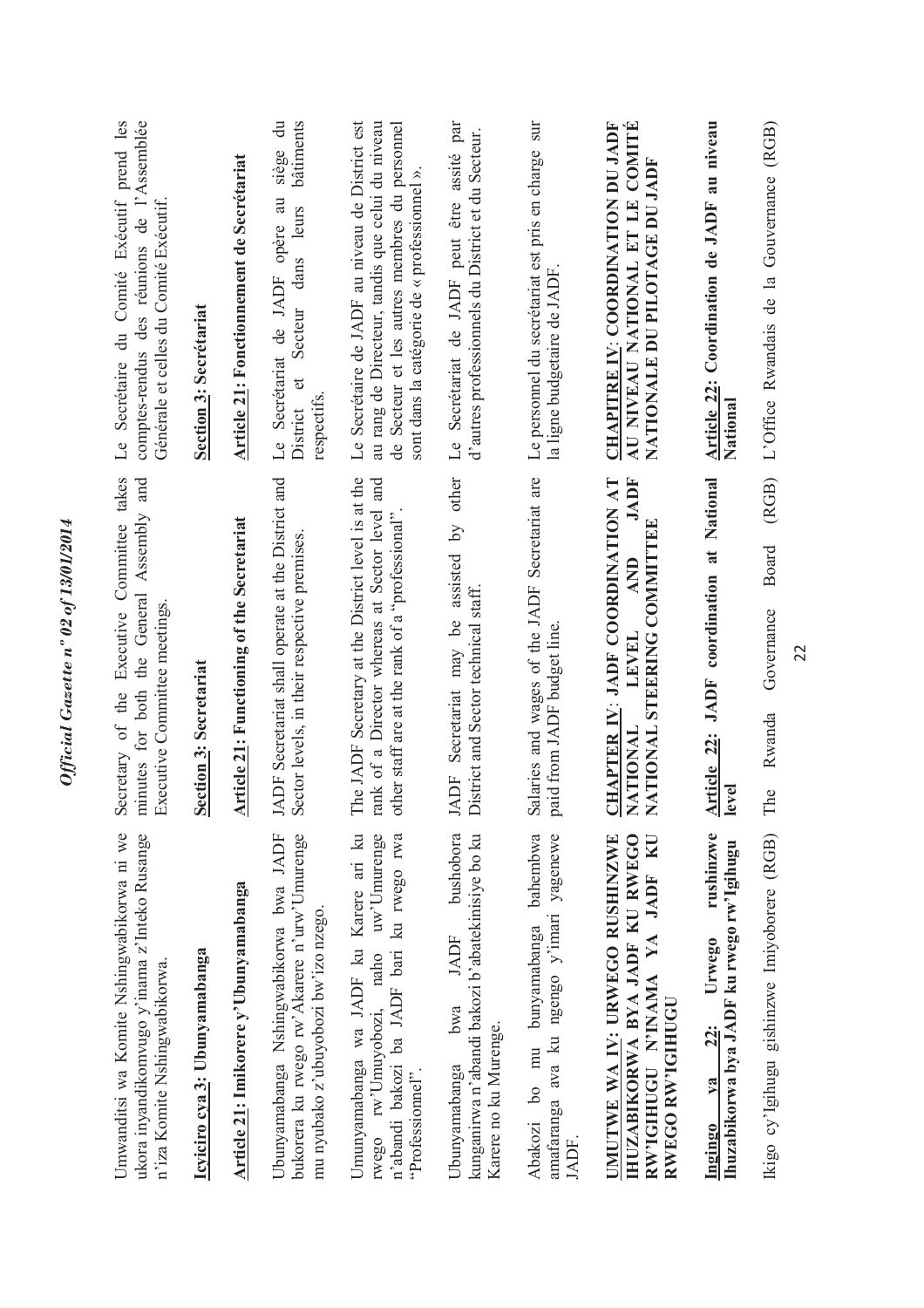| assure la coordination des activités de JADF au<br>niveau national, à travers l'Unité chargée de la<br>Coordination des Activités de JADF | assure la<br>dans les<br>JADF<br>de JADF<br>de<br>supervision des activités<br>Coordination<br>Districts et Secteurs.<br>L'Unité de | L'Unité de Coordination de JADF est également<br>chargée du renforcement des capacités des<br>$\sigma$<br>Districts<br>de JADF dans les<br>partenaires<br><b>Secteurs</b>                    | Article 23: Comité National de Pilotage de<br>JADF                               | Il est créé un Comité National de Pilotage de<br>.ದ<br>JADF chargé de mettre en place les stratégies<br>long terme et la vision de JADF<br>$\frac{1}{2}$ .             | est<br>de JADF<br>Le Comité National de Pilotage<br>composé des membres suivants: | Locale,<br>l'Administration<br>Président du Comité;<br>de<br>Ministre<br>$\overset{\circ}{\phantom{0}}$   | Vice-<br>a<br>partenaires<br>JADF,<br>appuyant<br>des<br>Président du Comité;<br>représentant<br>développement<br>$\triangle$<br>$\overset{\circ}{\sim}$ | le Directeur Général de l'Office Rwandais de<br>ਰ $\vec{v}$<br>Secrétaire<br>(RGB),<br>Gouvernance<br>Comité;<br>$\mathbf{a}$<br>$\mathcal{S}^{\circ}$ |
|-------------------------------------------------------------------------------------------------------------------------------------------|-------------------------------------------------------------------------------------------------------------------------------------|----------------------------------------------------------------------------------------------------------------------------------------------------------------------------------------------|----------------------------------------------------------------------------------|------------------------------------------------------------------------------------------------------------------------------------------------------------------------|-----------------------------------------------------------------------------------|-----------------------------------------------------------------------------------------------------------|----------------------------------------------------------------------------------------------------------------------------------------------------------|--------------------------------------------------------------------------------------------------------------------------------------------------------|
| Coordinates JADF activities at National level<br>through the JADF Coordination Unit                                                       | The JADF Coordination Unit monitors JADF<br>activities at District and Sector levels.                                               | The JADF Coordination Unit is also responsible<br>for capacity building of JADF partners at District<br>and Sector levels.                                                                   | <b>Steering</b><br>National<br><b>JADF</b><br><b>23:</b><br>Committee<br>Article | established with the mandate of putting in place<br>and orientation of JADF<br>Committee<br>Steering<br>long-term strategies<br>National<br>operations.<br><b>JADF</b> | ADF National Steering Committee is composed<br>of the following:                  | Government,<br>Chairperson of the Committee;<br>Local<br>$\sigma$ f<br>Minister<br>$\overline{1}^{\circ}$ | supporting JADF, Deputy Chairpeson of<br>representative of Development Partners<br>the Committee;<br>$\frac{1}{2}$                                       | Secretary of<br>of Rwanda<br>Governance Board (RGB),<br>Officer<br>Chief Executive<br>the Committee;<br>$3^{\circ}$                                    |
| gihuza ibikorwa bya JADF cyifashishije Ishami<br>Rishinzwe Guhuza Ibikorwa bya JADF                                                       | rikurikirana ibikorwa bya JADF mu Turere no mu<br>Ishami Rishinzwe Guhuza ibikorwa bya JADF<br>Mirenge.                             | ubushobozi<br>rwego<br>Ishami Rishinzwe Guhuza ibikorwa bya JADF<br>$\overline{\mathbf{z}}$<br>ba JADF<br>kongerera<br>rw'Akarere n'urw'Umurenge.<br>kandi<br>abafatanyabikorwa<br>rishinzwe | 23: Inama ya JADF ku rwego<br>Ingingo ya<br>rw'Igihugu                           | Hashyizweho Inama ya JADF ku rwego<br>rw'lgihugu ifite inshingano yo gushyiraho<br>ingamba z'igihe kirekire n'icyerekezo kuri JADF.                                    | Inama ya JADF ku rwego rw'Igihugu igizwe<br>n'aba bakurikira:                     | akaba<br>1° Minisitiri w'Ubutegetsi bw'Igihugu;<br>Umuyobozi w'Inama;                                     | mu<br>akaba<br>Iterambera batera inkunga JADF;<br>Abafatanyabikorwa<br>n'Umuyobozi Wungirije w'Inama;<br>Uhagarariye<br>$\frac{1}{2}$                    | Umuyobozi Mukuru w'Ikigo cy'Igihugu<br>gishinzwe Imiyoborere (RGB), Umwanditsi<br>w'Inama;<br>30                                                       |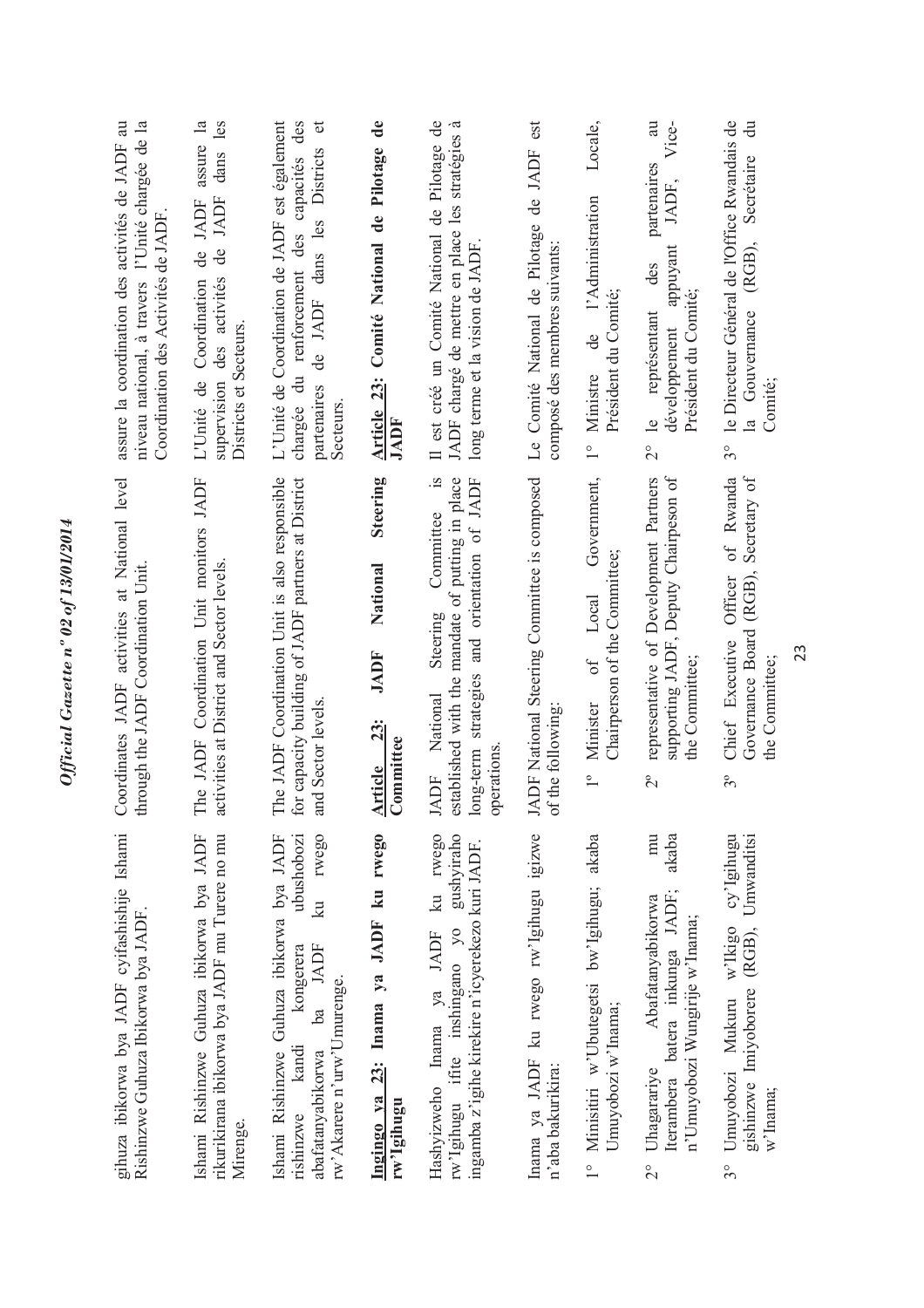| $\frac{1}{2}$ | gishinzwe<br>Gutera Inkunga Ibikorwa by'Iterambere mu<br>Umuyobozi Mukuru w'Ikigega<br>Nzego z'Ibanze (RLDSF); | General of Rwanda Local<br>Development Support Fund (RLDSF);<br>Director<br>$\frac{1}{4}$                                            | le Directeur Général du Fonds d'Appui au<br>Développement Local au Rwanda (RLDSF);<br>$\frac{1}{4}$                                                                 |
|---------------|----------------------------------------------------------------------------------------------------------------|--------------------------------------------------------------------------------------------------------------------------------------|---------------------------------------------------------------------------------------------------------------------------------------------------------------------|
|               | n'Umuyobozi<br>b'Intara<br>w'Umujyi wa Kigali;<br>Guverineri<br>$5^{\circ}$ ba                                 | Governors of Provinces and Mayor of<br>City of Kigali;<br>$5^{\circ}$                                                                | les Gouverneurs des Provinces et le Maire de<br>la Ville de Kigali;<br>$5^{\circ}$                                                                                  |
|               | 6° ba Perezida ba JADF z'Uturere;                                                                              | Chairpersons of District JADF;<br>$\delta^{\circ}$                                                                                   | les Présidents des JADF des Districts;<br>$6^\circ$                                                                                                                 |
|               | 7° Perezida w'Urugaga rw'Abikorera ku rwego<br>rw'Igihugu;                                                     | Chairman of Private Sector Federation<br>(PSF) at National level;<br>$7^{\circ}$                                                     | le Président de la Fédération du Secteur Privé<br>au niveau national;<br>$\tilde{7}^{\circ}$                                                                        |
| $8^{\circ}$   | Perezida w'Ihuriro ry'Imiryango Nyarwanda<br>itari iya Leta;                                                   | Chairperson of the Platform of Non-<br>Governmental Organizations at National<br>level:<br>$8^{\circ}$                               | des<br>non-<br>Plateforme<br>Gouvernementales au niveau national;<br>Nationales<br>$\overline{a}$<br>de<br>Président<br>Organisations<br>$\triangle$<br>$8^{\circ}$ |
| $9^\circ$     | ry'Imiryango<br>Mvamahanga ku rwego rw'Igihugu;<br>w'Ihuriro<br>Perezida                                       | $\sigma$<br>Non-Governmental<br>Network<br>Organizations at National level;<br>the<br>6f<br>Chairperson<br>International<br>$\delta$ | Organisations<br>au<br>non-gouvernementales<br>des<br>Président<br>niveau national;<br>Internationales<br>$\overline{e}$<br>$\delta$                                |
|               | 10° abahagarariye Imiryango ishingiye ku Idini<br>mu Rwanda ku rwego rw'Igihugu;                               | $\sigma$<br>$\vec{a}$<br>Umbrellas<br>Organizations<br>$\sigma$<br>Religious-Based<br>National Level;<br>10° representatives         | 10° les Représentants des organisations fondées<br>sur la religion au niveau national;                                                                              |
|               | w'Impuzamashyirahamwe<br>y' Amakoperative ku rwego rw'lgihugu;<br>11° Perezida                                 | 11° President of the National Union of<br>Cooperatives in Rwanda;                                                                    | 11° le Président de la Confédération Nationale<br>des Coopératives agréées au niveau national;                                                                      |
|               | ry'Uturere<br>n'Umujyi wa Kigali (RALGA);<br>w'Ishyirahamwe<br>12° Perezida                                    | Association<br>Authorities<br>of Rwandese<br>Government<br>12° Chairperson<br>of Local<br>(RALGA):                                   | 12° le Président de l'Association Rwandaise des<br>Gouvernements Locaux (RALGA);                                                                                    |
|               | 13° undi muntu wese wakenerwa.                                                                                 | 13° any other person considered necessary.                                                                                           | 13° toute autre personne jugée indispensable.                                                                                                                       |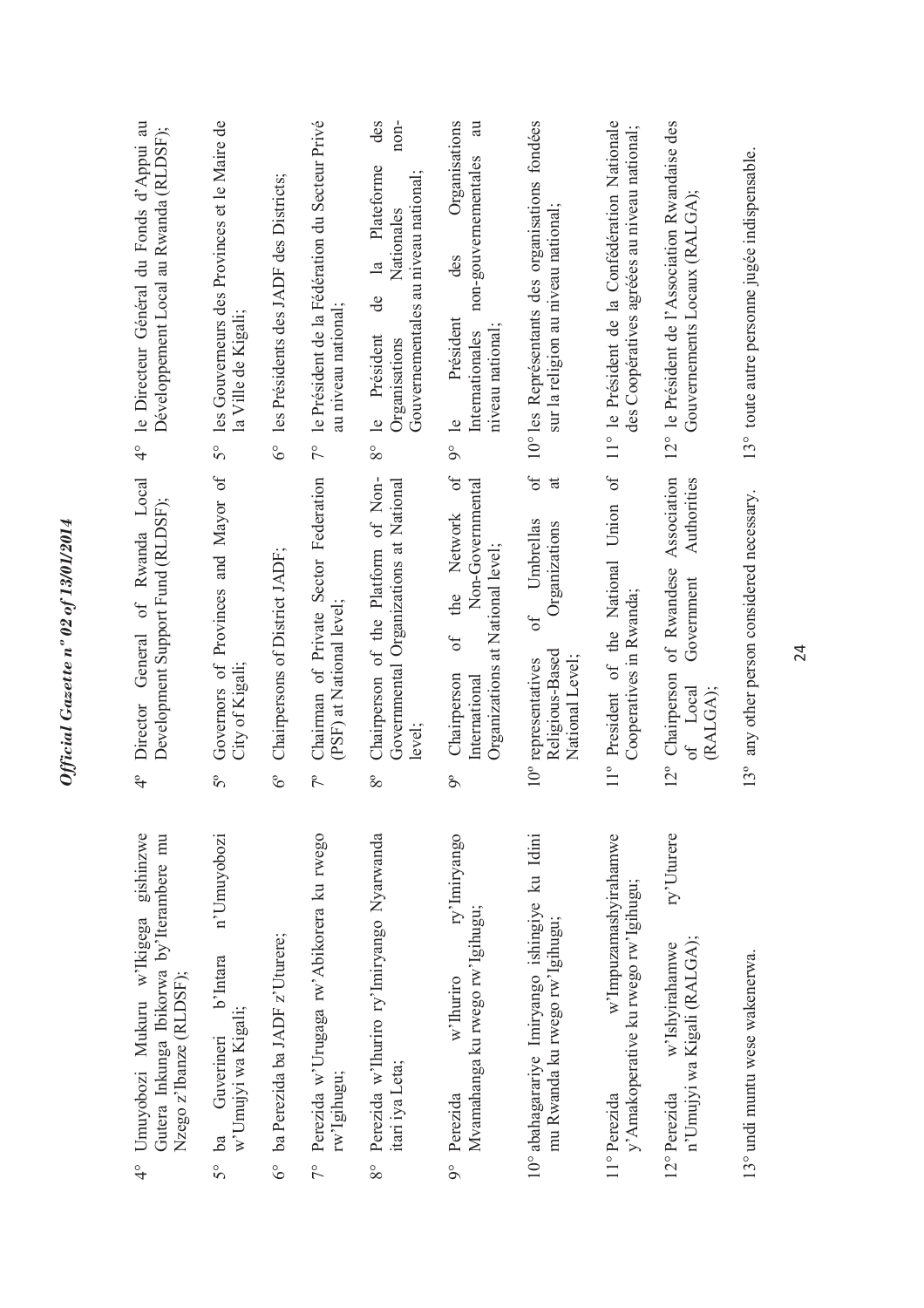| Ingingo ya 24: Inama z'Inama ya JADF ku<br>rwego rw'lgihugu                                                                                                                                                                 | National<br>of JADF<br>Meetings<br>Steering Committee<br>24:<br><b>Article</b>                                                                                                                                                                    | Article 24: Réunion du Comité Nationale du<br>Pilotage de JADF                                                                                                                                                                                                                                   |
|-----------------------------------------------------------------------------------------------------------------------------------------------------------------------------------------------------------------------------|---------------------------------------------------------------------------------------------------------------------------------------------------------------------------------------------------------------------------------------------------|--------------------------------------------------------------------------------------------------------------------------------------------------------------------------------------------------------------------------------------------------------------------------------------------------|
| byagezweho, inzitizi zihari no gufata ingamba<br>Inama ya JADF ku rwego rw'Igihugu iterana<br>rimwe mu mwaka mu nama isanzwe n'igihe cyose<br>kugira ngo iganire ku<br>zatuma JADF irushaho gukora neza.<br>bibaye ngombwa, | achievements, challenges and take appropriate<br>Committee shall<br>convene once a year in its ordinary meeting, and<br>whenever considered necessary to discuss on<br>strategies for effective functioning of JADF.<br>Steering<br>JADF National | adopter des stratégies visant une exécution plus<br>Le Comité National de Pilotage de JADF tient sa<br>réunion ordinaire une fois par an, et chaque fois<br>que de besoin pour discuter des réalisations<br>enregistrées, les défis rencontrés ainsi que pour<br>efficace des programmes de JADF |
| <b>IMUTWE WA V: INGINGO ZINYURANYE</b><br>N'IZISOZA                                                                                                                                                                         | <b>AND</b><br><b>MISCELLANEOUS</b><br><b>TINAL PROVISIONS</b><br>$\ddot{ }$<br><b>CHAPTER</b>                                                                                                                                                     | CHAPITRE V: DISPOSITIONS DIVERSES<br>ET FINALES                                                                                                                                                                                                                                                  |
| Ingingo 25: Amategeko ngengamikorere                                                                                                                                                                                        | <b>Article 25: Internal rules and regulations</b>                                                                                                                                                                                                 | Article 25: Règlements d'ordre intérieur                                                                                                                                                                                                                                                         |
| Amategeko ngengamikorere ya JADF ku Karere<br>n'Umurenge agena ibi bikurikira:                                                                                                                                              | Internal rules and regulations of JADF at the<br>the<br>provide for<br>Sector levels<br>District and<br>ollowing:                                                                                                                                 | Les règlements d'ordre intérieur de JADF au<br>niveau du District et du Secteur prévoient ce qui                                                                                                                                                                                                 |
| ibisabwa kugira ngo ube bagize JADF;<br>$\frac{1}{1}$                                                                                                                                                                       | JADF membership requirements;<br>$\circ$                                                                                                                                                                                                          | 1° les conditions d'affiliation au JADF;                                                                                                                                                                                                                                                         |
| impamvu zo gutakaza kuba mu bagize JADF;<br>$\overline{C}$                                                                                                                                                                  | reasons for losing JADF membership;<br>$\circ$<br>$\sim$                                                                                                                                                                                          | 2° les raisons de perte de droit de membre de<br>JADF;                                                                                                                                                                                                                                           |
| ingano y'umusanzu, uko utangwa, n'icyo<br>uzakoreshwa;<br>$3^{\circ}$                                                                                                                                                       | contribution amount, its payment modalities<br>and what it will be used for;<br>$\circ$<br>$\mathfrak{c}$                                                                                                                                         | elles sont<br>le montant des contributions, leurs modalités<br>fins<br>quelles<br>$\tilde{\mathcal{D}}$<br>$\sigma$<br>de payement<br>$\ddot{\phantom{0}}$<br>utilisées<br>$3^{\circ}$                                                                                                           |
| inshingano, imiterere n'imikorere bya buri<br>komite yihariye ya JADF;<br>$\frac{1}{4}$                                                                                                                                     | responsibilities, organisation and functioning<br>of each JADF thematic commission;<br>$\circ$                                                                                                                                                    | đ<br>commission<br>l'organisation<br>chaque<br>thématique de JADF<br>$\mathrm{d}\mathrm{e}$<br>attributions,<br>fonctionnment<br>$4^\circ$ les                                                                                                                                                   |
| uburyo bwo gucyemura amakimbirane;<br>50                                                                                                                                                                                    | conflict resolution mechanisms;<br>$\circ$<br>n                                                                                                                                                                                                   | les mécanismes de résolution des conflits ;<br>$5^{\circ}$                                                                                                                                                                                                                                       |

Official Gazette nº 02 of 13/01/2014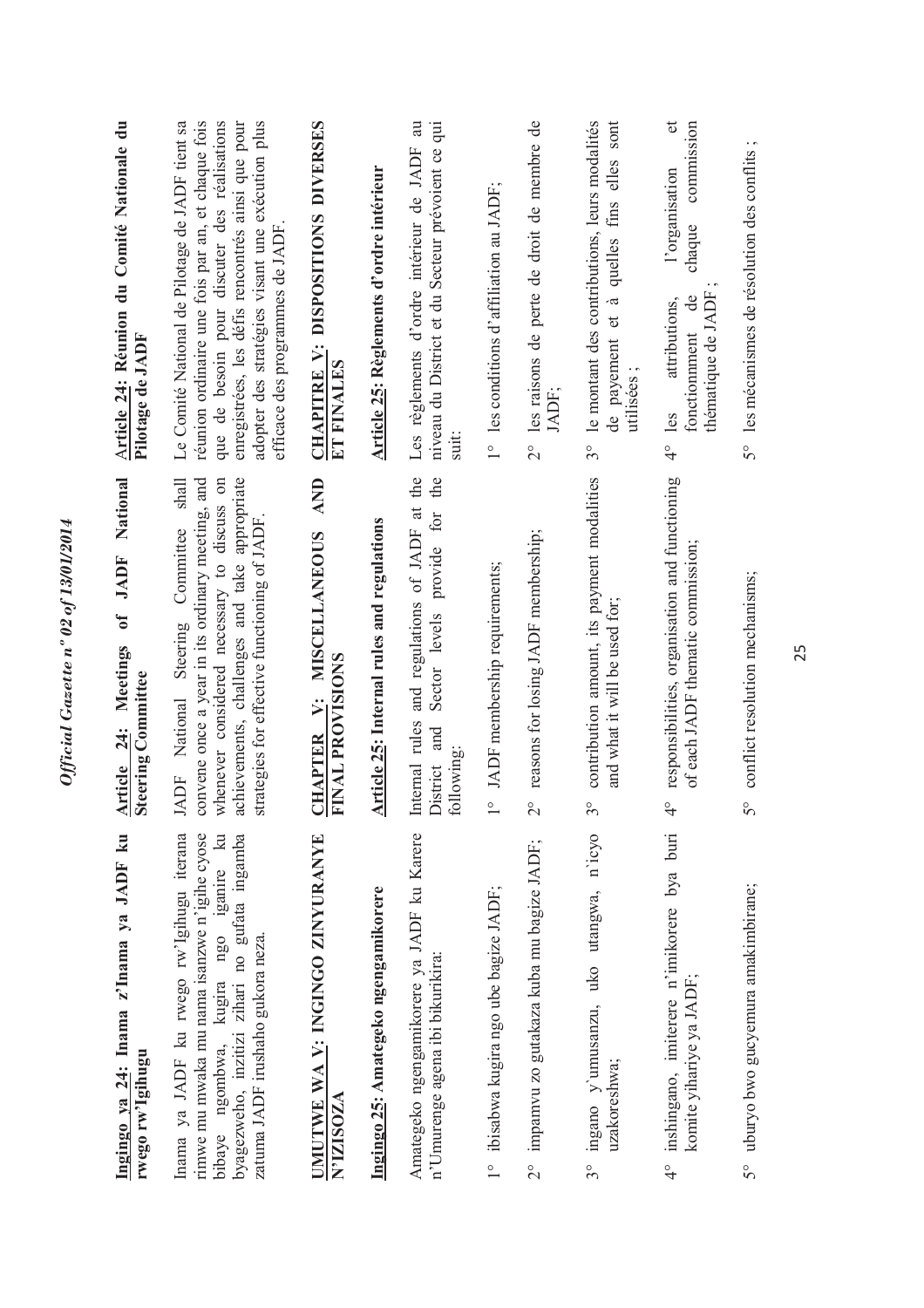| 6° ibindi bijyanye n'imiterere n'imikorere ya<br>JADF bidateganyijwe muri aya mabwiriza                                                                                                                                                                    | to JADF<br>organization and functioning not provided<br>issues relating<br>for by these instructions.<br>other<br>any<br>$\circ$<br>∘                                                      | tout autre question en rapport avec<br>l'organisation et le fonctionnent de JADF<br>non prévue par les présentes instructions.<br>question en rapport<br>$6^{\circ}$ tout autre                                                                                             |
|------------------------------------------------------------------------------------------------------------------------------------------------------------------------------------------------------------------------------------------------------------|--------------------------------------------------------------------------------------------------------------------------------------------------------------------------------------------|-----------------------------------------------------------------------------------------------------------------------------------------------------------------------------------------------------------------------------------------------------------------------------|
| Ingingo ya 26: Umunsi w'Imurikabikorwa wa<br>JADF                                                                                                                                                                                                          | Article 26: JADF open day                                                                                                                                                                  | Article 26: Journée porte ouverte de JADF                                                                                                                                                                                                                                   |
| guteza imbere umuco wo<br>bakora,<br>gukorera mu mucyo no gutanga serivisi zinoze,<br>JADF ya buri Karere n'iya buri Murenge itegura<br>umunsi w'imurikabikorwa nibura rimwe mu<br>ibyo abafatanyabikorwa<br><b>IWO</b><br>Mu rwego<br>kugaragaza<br>mwaka | In order to promote the culture of accountability,<br>ransparency and better service delivery, every<br>District and Sector JADF shall organize an open<br>day event at least once a year. | $\mathsf{d}\mathsf{e}$<br>qualité, chaque JADF du District et celui de<br>Pour promouvoir la culture de la redevabilité, la<br>chaque Secteur organise les activités de la<br>journée porte-ouverte au moins une fois par an.<br>transparence et la prestation des services |
| serivisi batanga n'uko zabageraho ku buryo<br>Muri iryo murikabikorwa, abafatanyabikorwa ba<br>JADF bamurikira abaturage ibyo bakora na<br>bworoshye.                                                                                                      | exhibit products and services they provide to the<br>During the open day event, JADF partners<br>public and how they can easily access them.                                               | Durant la tenue de la journée porte-ouverte, les<br>produits et services ainsi que les facilités d'y<br>partenaires de JADF exposent au public leurs<br>accéder.                                                                                                            |
| ry'ingingo<br>Ivanwaho<br>zinyuranyije aya mabwiriza<br>27:<br>$\mathbf{v}\mathbf{a}$<br>Ingingo                                                                                                                                                           | <b>Article 27: Repealing provision</b>                                                                                                                                                     | <b>Article 27: Disposition abrogatoire</b>                                                                                                                                                                                                                                  |
| Ingingo zose z'amabwiriza abanziriza aya kandi<br>zinyuranyije na yo zivanyweho.                                                                                                                                                                           | All other prior provisions contrary to these<br>instructions are hereby repealed.                                                                                                          | Toutes les dispositions antérieures contraires aux<br>présentes instructions sont abrogées.                                                                                                                                                                                 |
| Ingingo ya 28: Igihe amabwiriza atangira<br>gukurikizwa                                                                                                                                                                                                    | <b>Article 28:</b> Commencement                                                                                                                                                            | Article 28: Entrée en vigueur                                                                                                                                                                                                                                               |
| Aya mabwiriza atangira gukurikizwa ku munsi<br>yatangarijweho mu Igazeti ya Leta ya Repubulika<br>y'u Rwanda.                                                                                                                                              | date of their publication in the Official Gazette of<br>These instructions shall come into force on the<br>the Republic of Rwanda.                                                         | Les présentes instructions entrent en vigueur le<br>jour de leur publication au Journal officiel de la<br>République du Rwanda.                                                                                                                                             |
| Kigali, ku wa 27/12/2013                                                                                                                                                                                                                                   | Kigali, on 27/12/2013                                                                                                                                                                      | Kigali, le 27/12/2013                                                                                                                                                                                                                                                       |